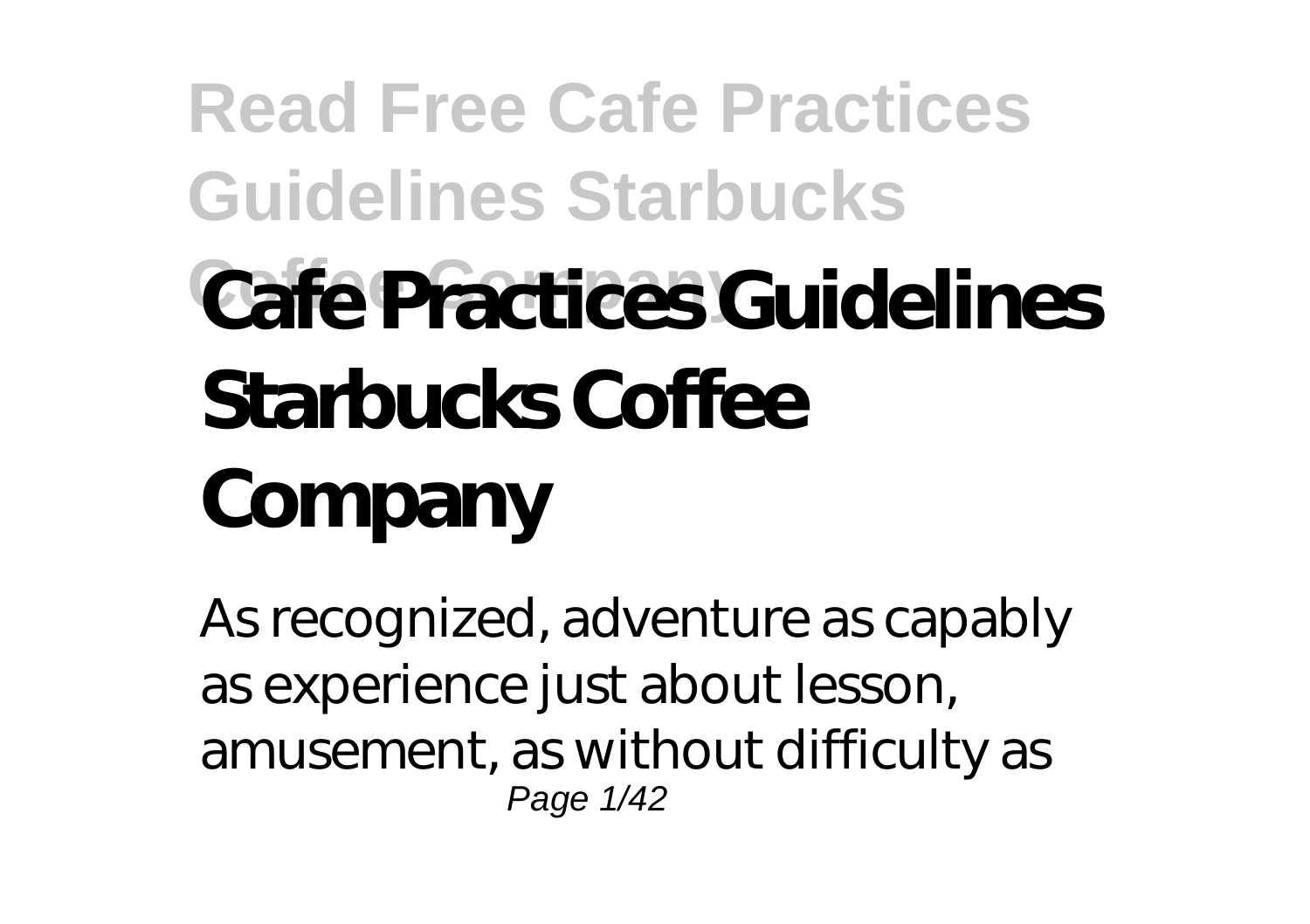conformity can be gotten by just checking out a ebook **cafe practices guidelines starbucks coffee company** along with it is not directly done, you could believe even more something like this life, not far off from the world.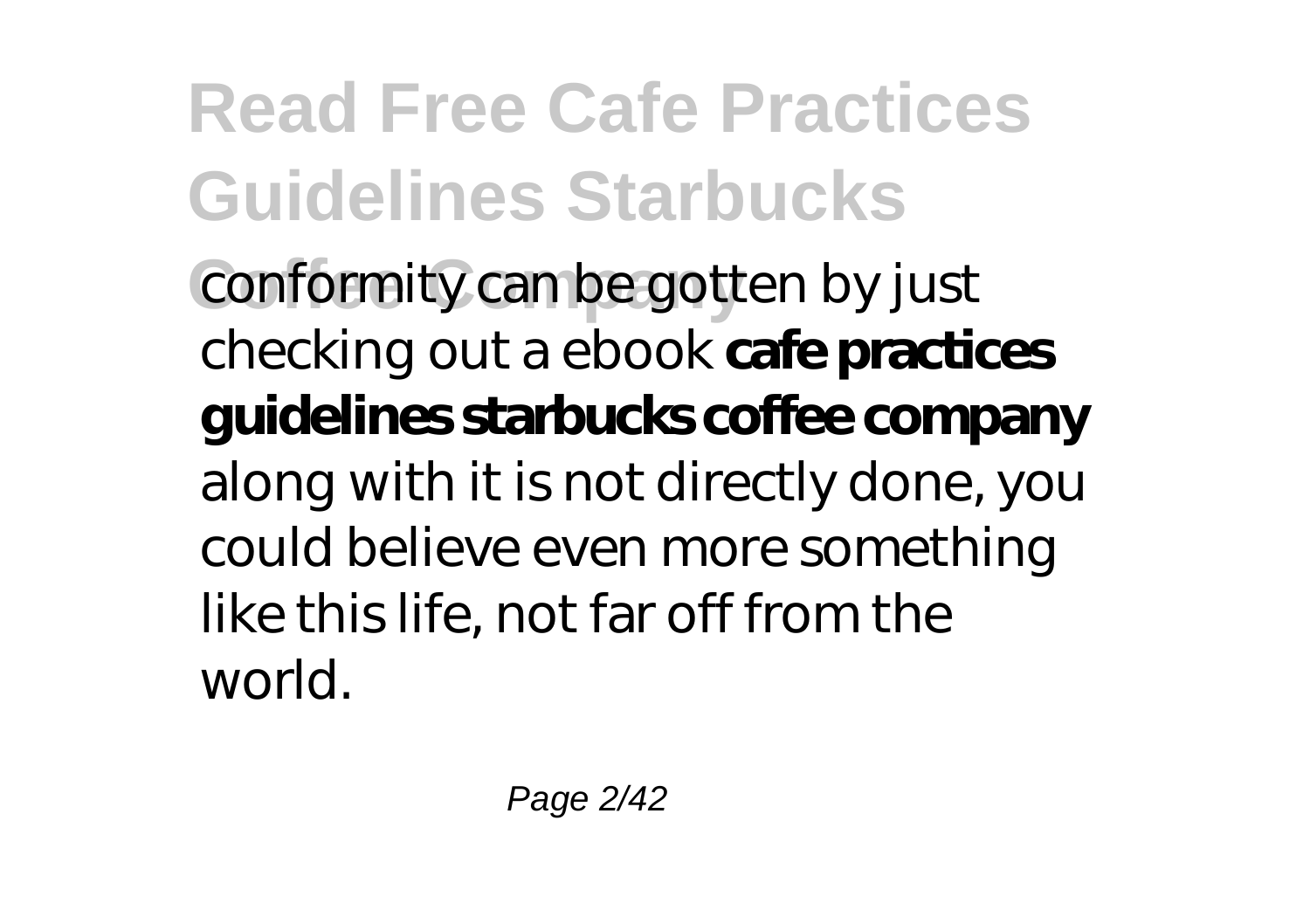We pay for you this proper as skillfully as easy quirk to get those all. We have enough money cafe practices guidelines starbucks coffee company and numerous book collections from fictions to scientific research in any way. along with them is this cafe practices guidelines starbucks coffee Page 3/42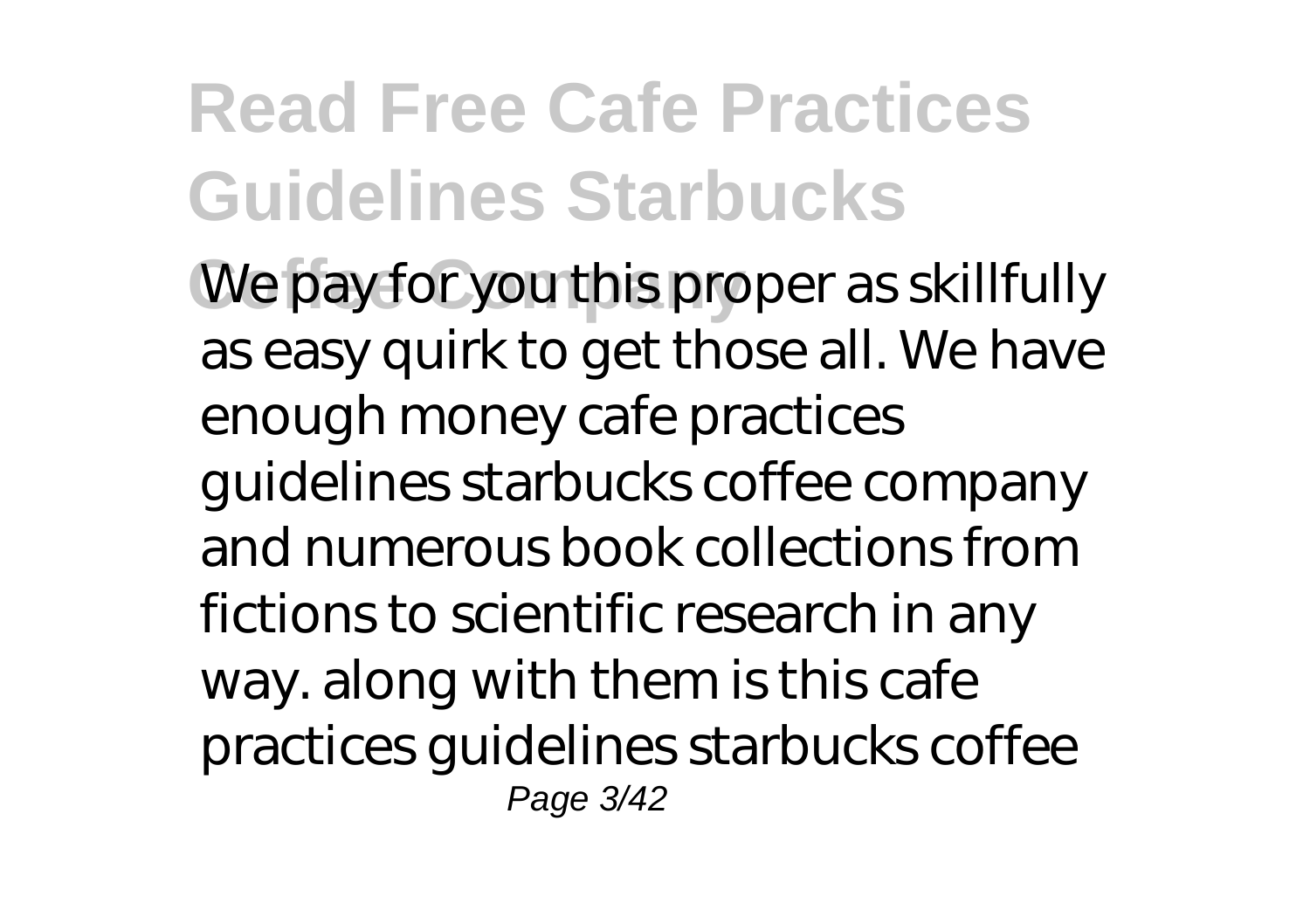**Read Free Cafe Practices Guidelines Starbucks** company that can be your partner.

Starbucks Coffee From Bean to Cup and the People Along the Way *C A F E Practices -- IRONLADY team3 (new ver.) Follow Starbucks 15 Year Journey to 100% Ethically Sourced Coffee with Conservation* Page 4/42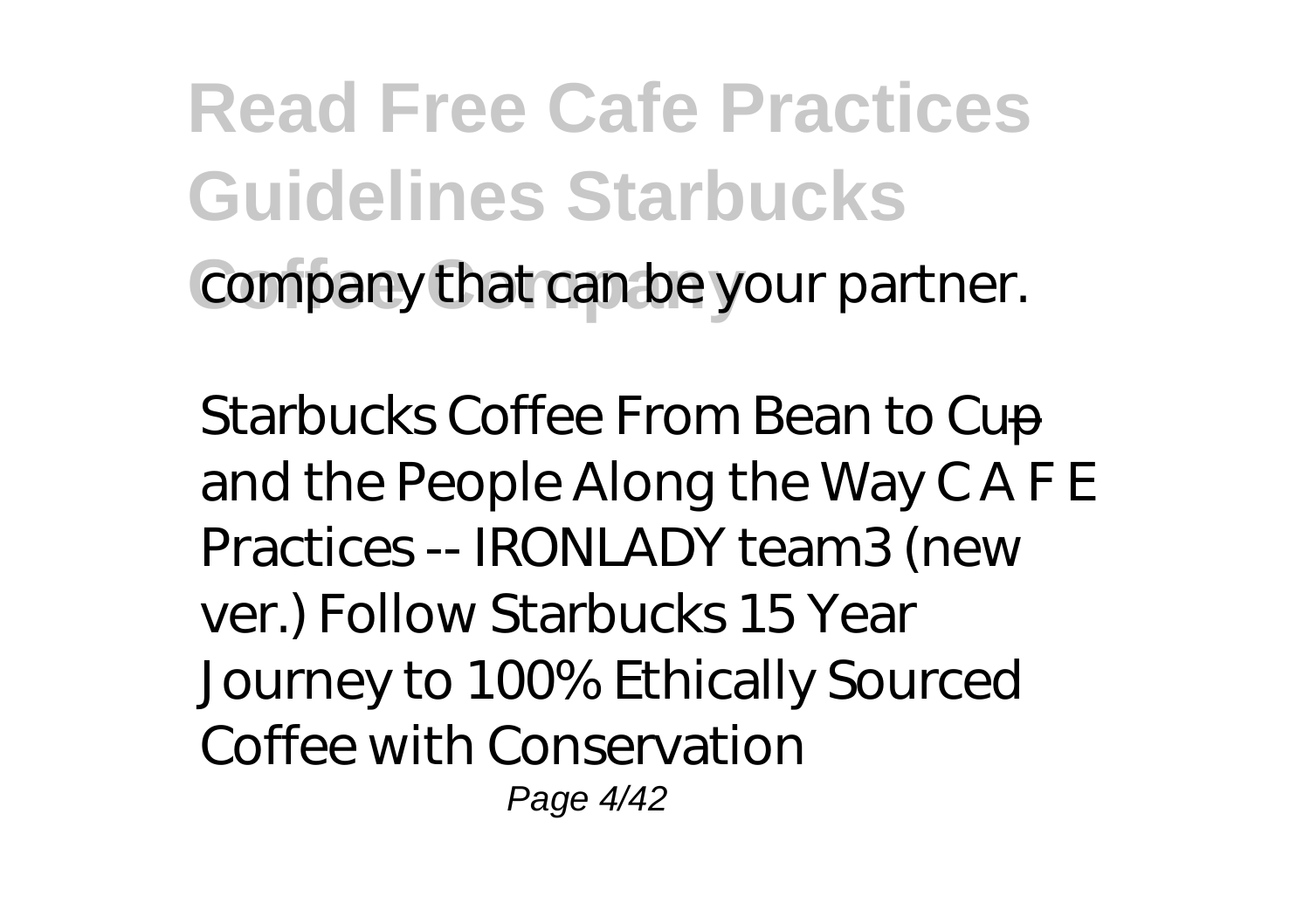**Read Free Cafe Practices Guidelines Starbucks Coffee Company** *International* Christina Sayers: Sustainable Quality-A Look at Starbucks' C.A.F.F. Practices — Starbucks Coffee Shop Sounds \u0026 Jazz Music ♫ Ambient For Relaxation \u0026 Study 카페 [4K] How Starbucks Became An \$80B Business **99% Ethically Sourced** Page 5/42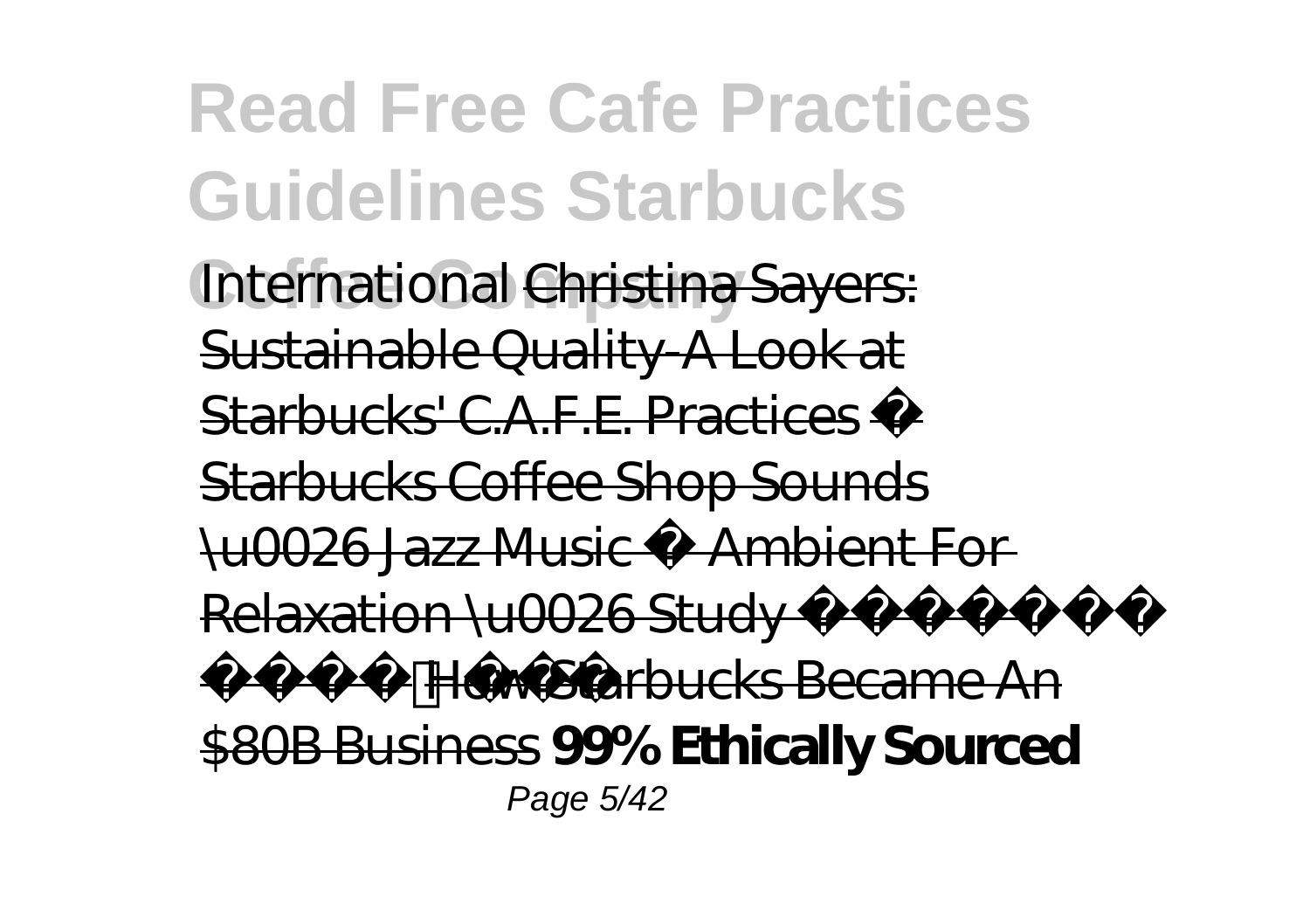**Read Free Cafe Practices Guidelines Starbucks Coffee Seminar Best of Starbucks** Music Collection - 3 Hours Smooth Jazz for Studying, Relax, Sleep, Work *Follow Starbucks' 15 Year Journey to 100% Ethically Sourced Coffee | Conservation International How Starbucks Really Became A Coffee Giant*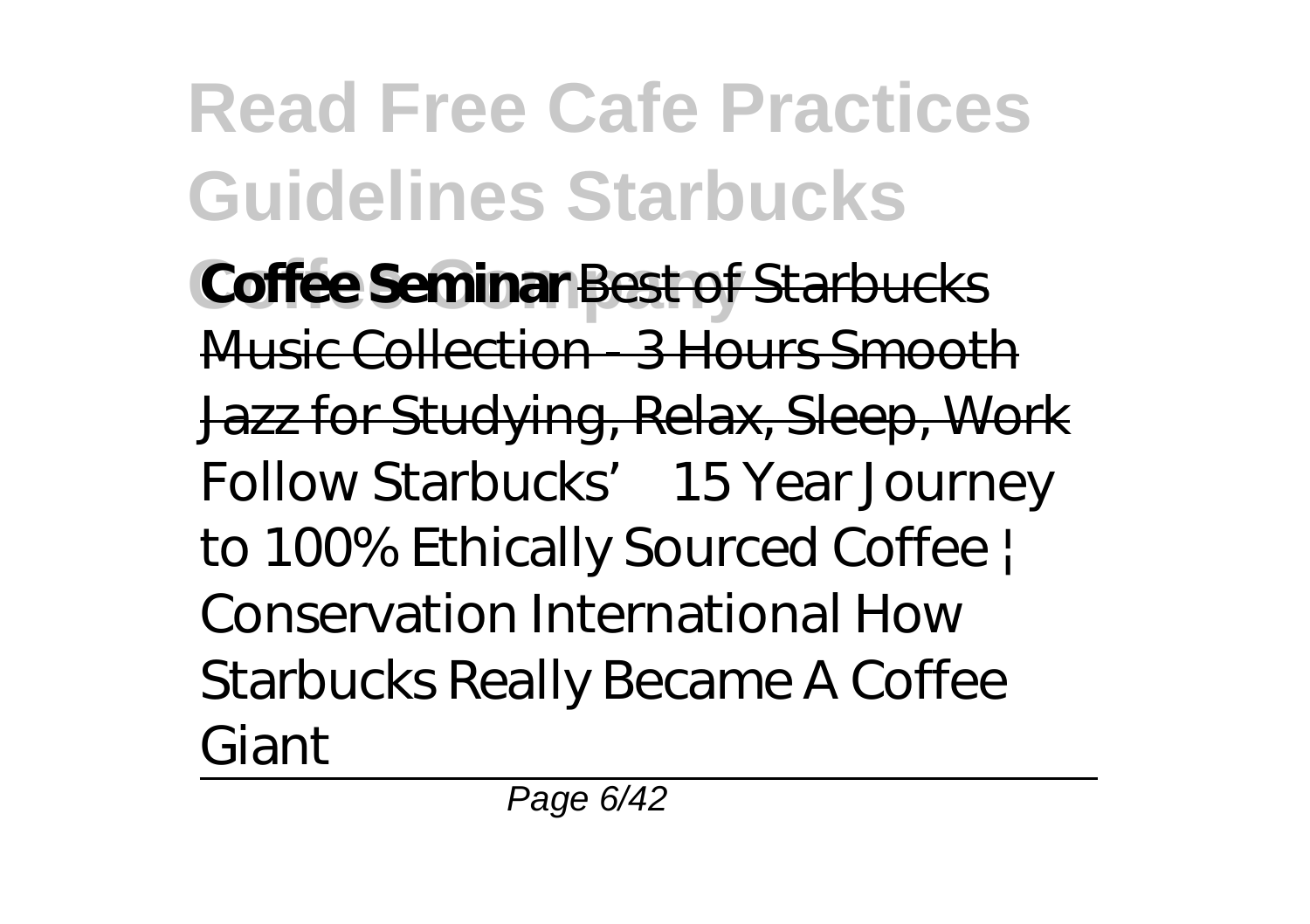**Coffee Company** Starbucks Music 10 Hours - Relax Starbucks Jazz Cafe to Study, Work *Inspired by Best of Starbucks Music Collection: Starbucks Inspired Coffee Music Youtube Inspired by Best of Starbucks Music Collection: Starbucks Inspired Coffee Music Youtube* Starbucks Music Playlist 2020 - Best Page 7/42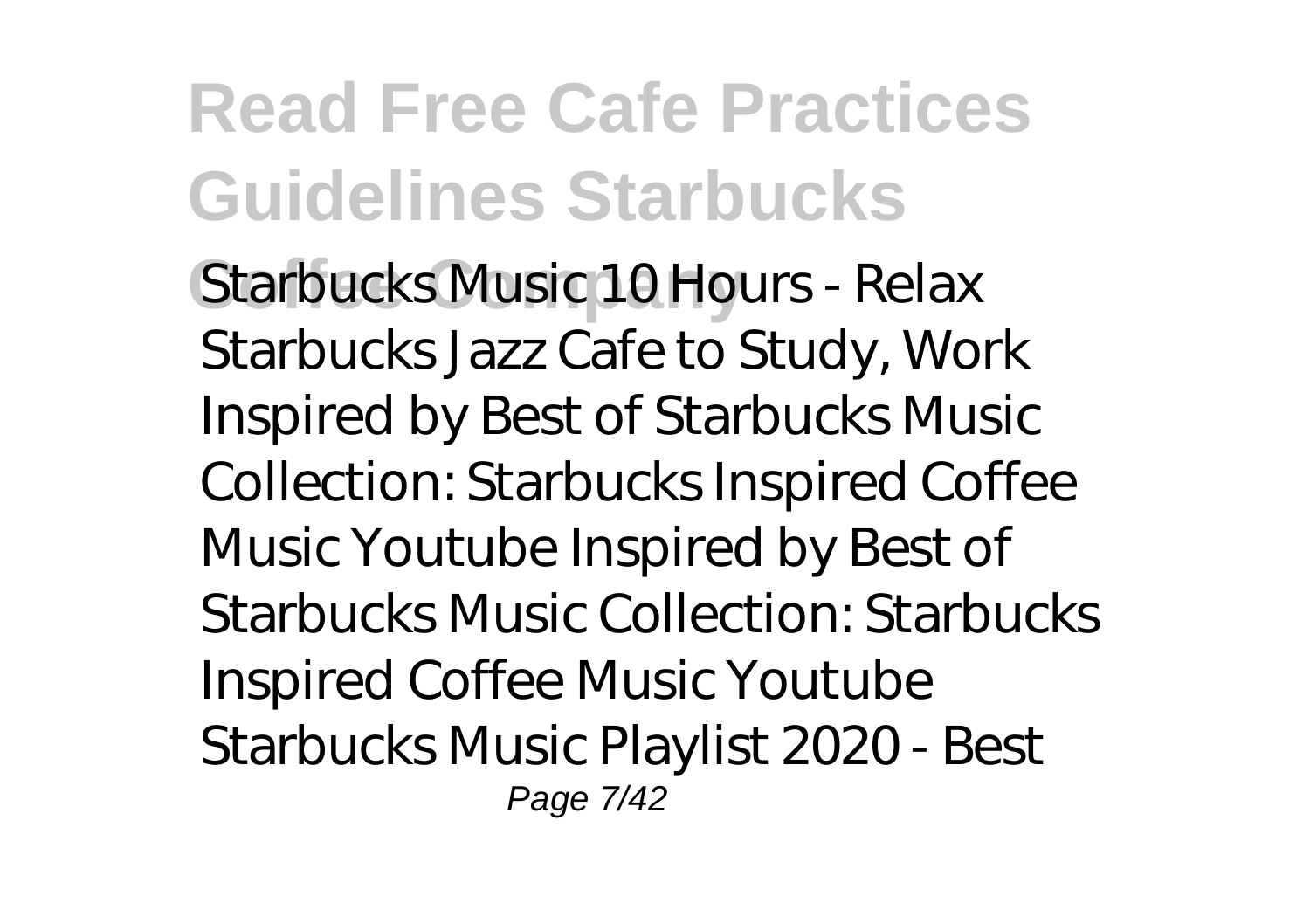**Coffee Shop Background Music For** Studying, Work, Relax, Sleep

*☕️Maroon 5 Cafe Jazz Cover -*

*Relaxing Jazz \u0026 Bossa Nova Music - Calm Cafe Music*

Relaxing Breakfast Jazz - Background Instrumental Bossa Nova Music

Inspired by Best of Starbucks Music Page 8/42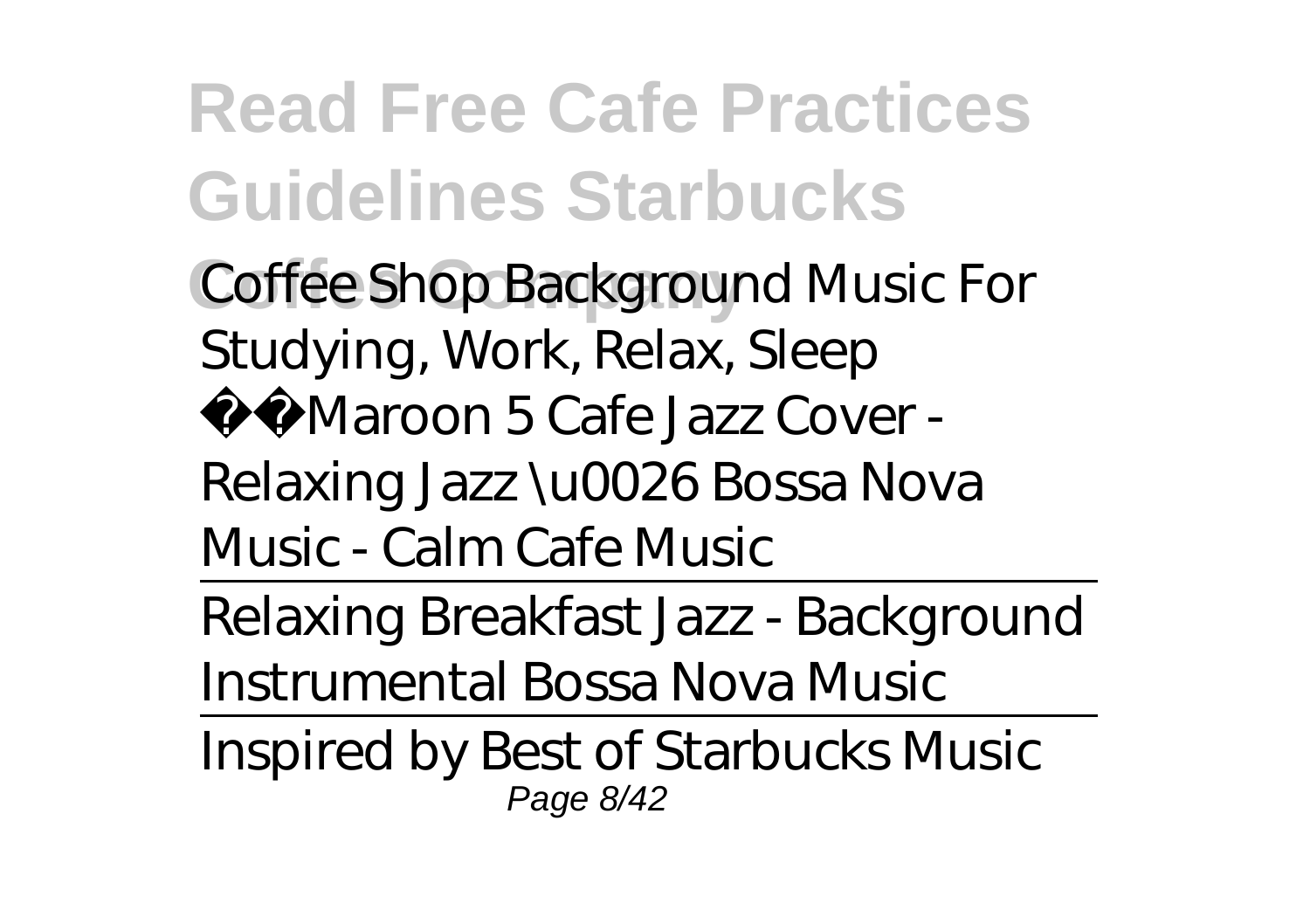**Collection: Starbucks Inspired Coffee** Music Youtube

2019 년 최고의 스타 벅스 음악 재생

Thursday With Starbucks Music || 爵士樂在咖啡館! ☕

목록 - 카페에서 가장 많이 사용되는

Page 9/42

爵士音樂的一個好工作日 -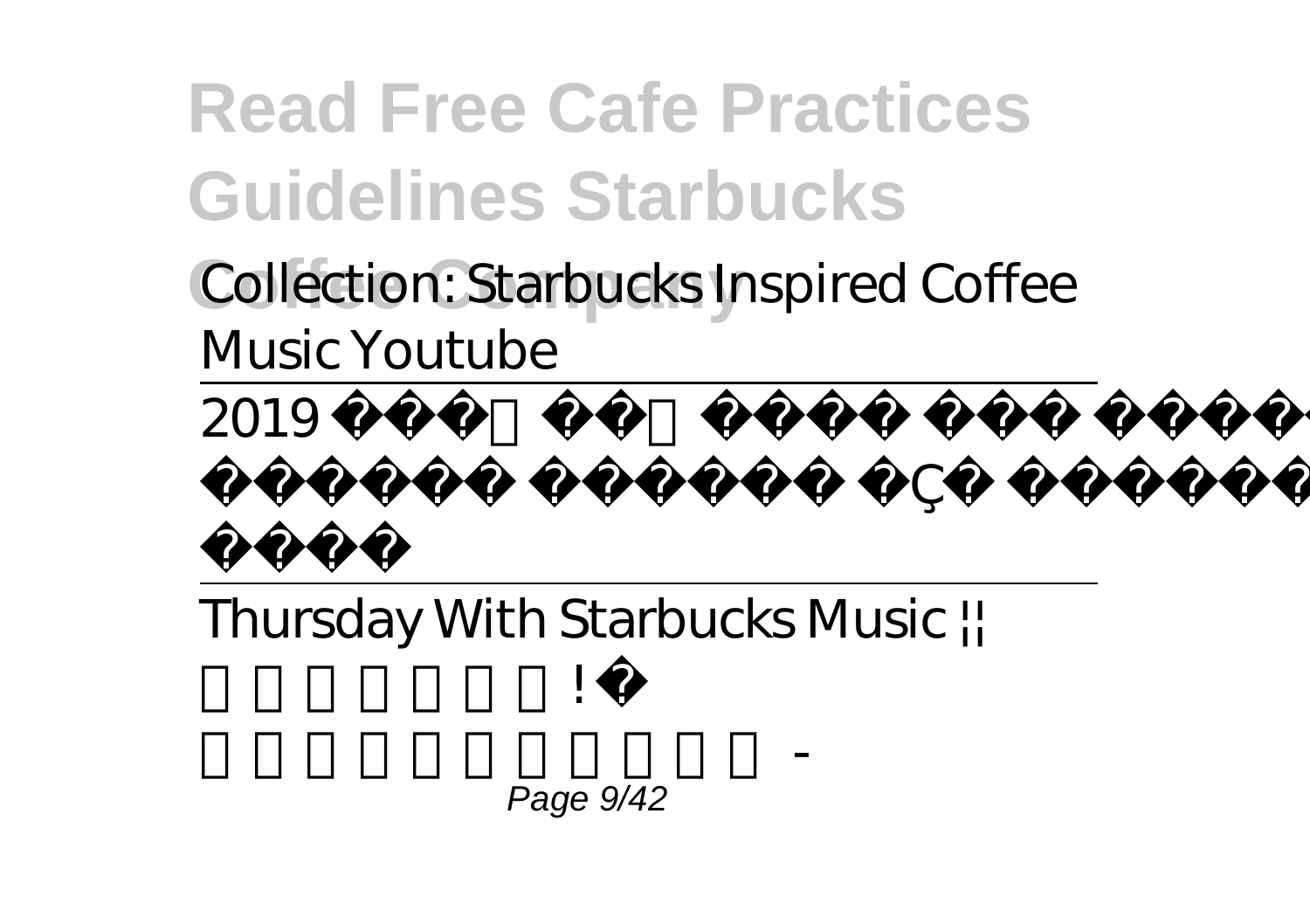**Read Free Cafe Practices Guidelines Starbucks Coffee Company** 

Happy Spring Cafe Jazz \u0026 Bossa Nova Music - Relaxing Cafe Music For Study \u0026 Work Cafe Music - Jazz Hiphop \u0026 Smooth Music - Relaxing Music For Work, Study,**Everything you've ever wanted to know about coffee |** Page 10/42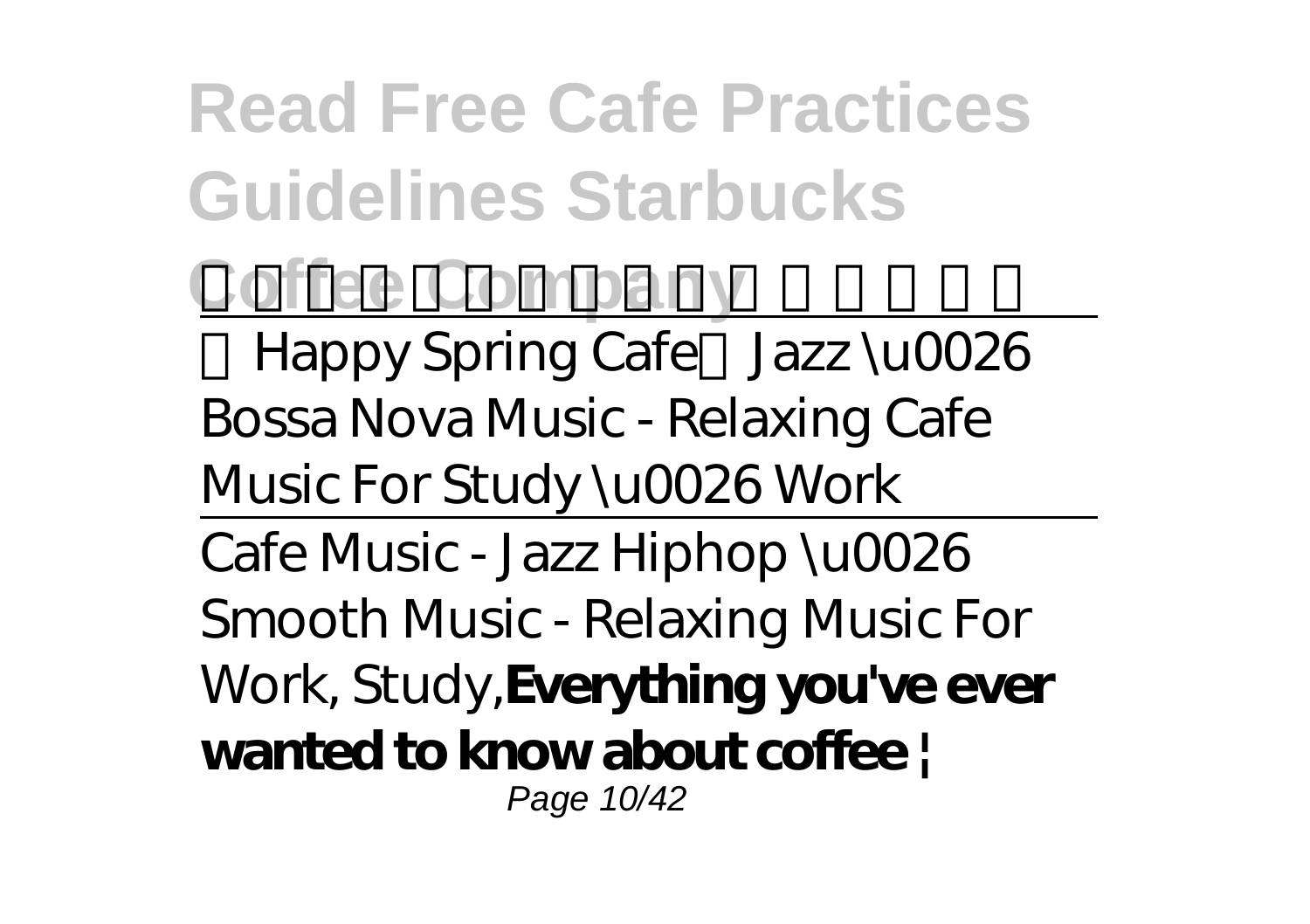**Read Free Cafe Practices Guidelines Starbucks Chandler Graf | TEDxACU** Christmas Songs - Background Snow Starbucks Coffee - Relax Music for Wake Up, Work, Study *Ethical Sourcing: How Starbucks collaborates with Fair Trade* Starbucks Music: 3 Hours of Happy Starbucks Music with Starbucks Music Playlist Youtube Cafe Practices Talk At Page 11/42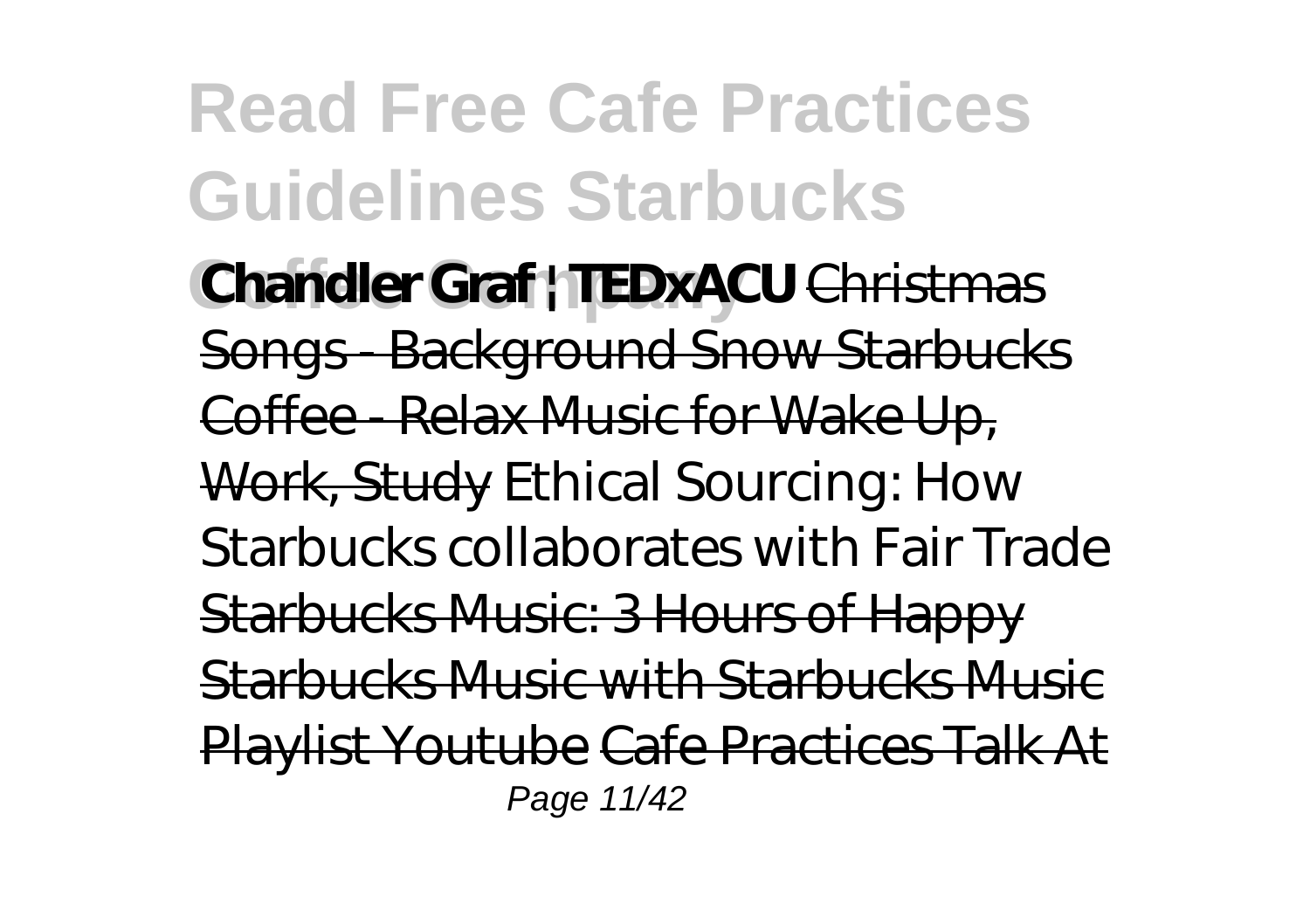**Read Free Cafe Practices Guidelines Starbucks Athens Starbucks Starbucks-Supply** Chain Management-Team Onyx *Starbucks Music Playlist 2020 - Best Coffee Shop Background Music For Studying, Work, Relax, Sleep Starbucks music playlist 2020 Best coffee shop background music Inspired by Best of Starbucks Music* Page 12/42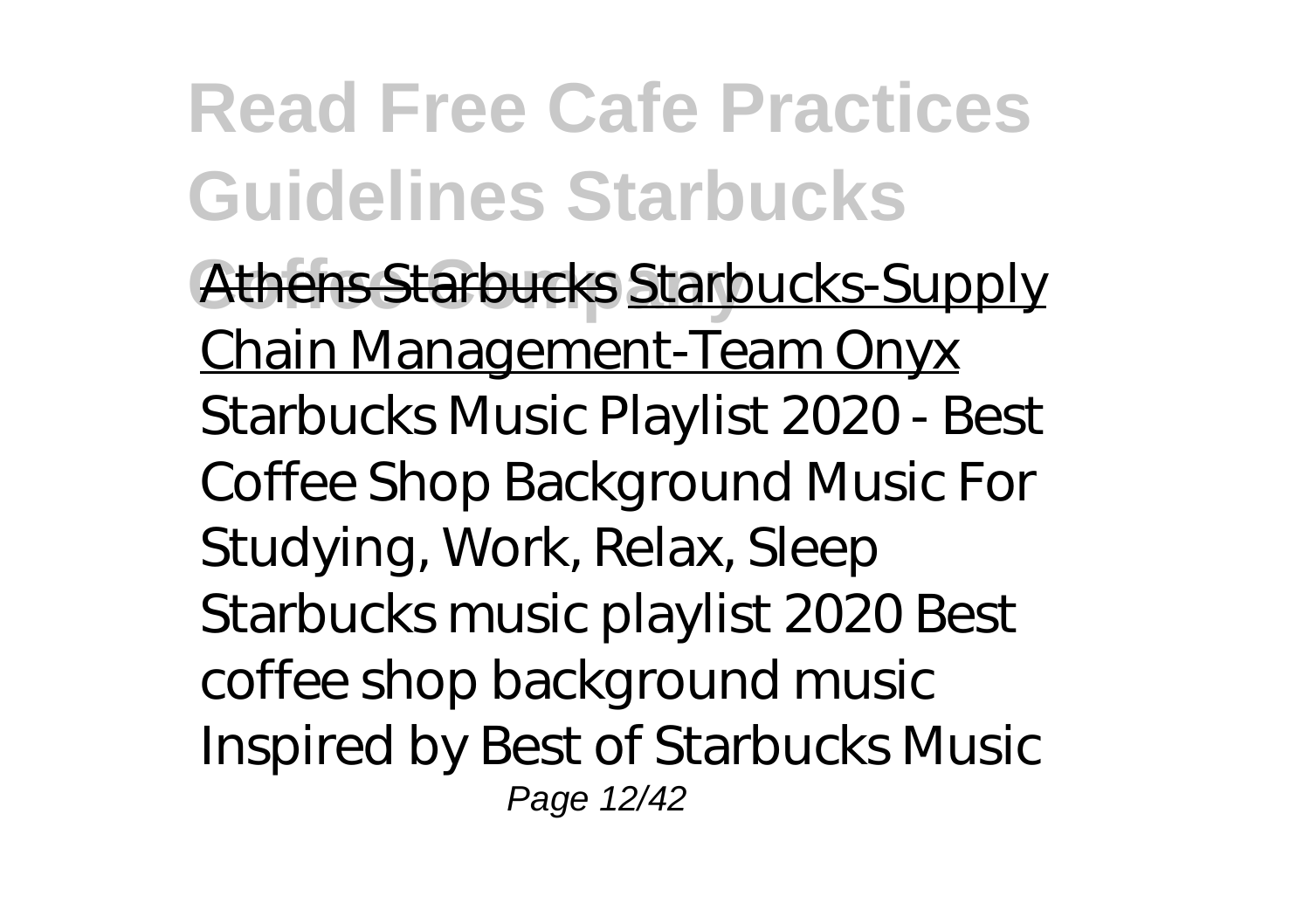**Coffee Company** *Collection: Starbucks Inspired Coffee Music Youtube Cafe Practices Guidelines Starbucks Coffee* C.A.F.E. Practices: Starbucks Approach to Ethically Sourcing Coffee. Starbucks mission to inspire and nurture the human spirit extends well beyond our customers, partners and Page 13/42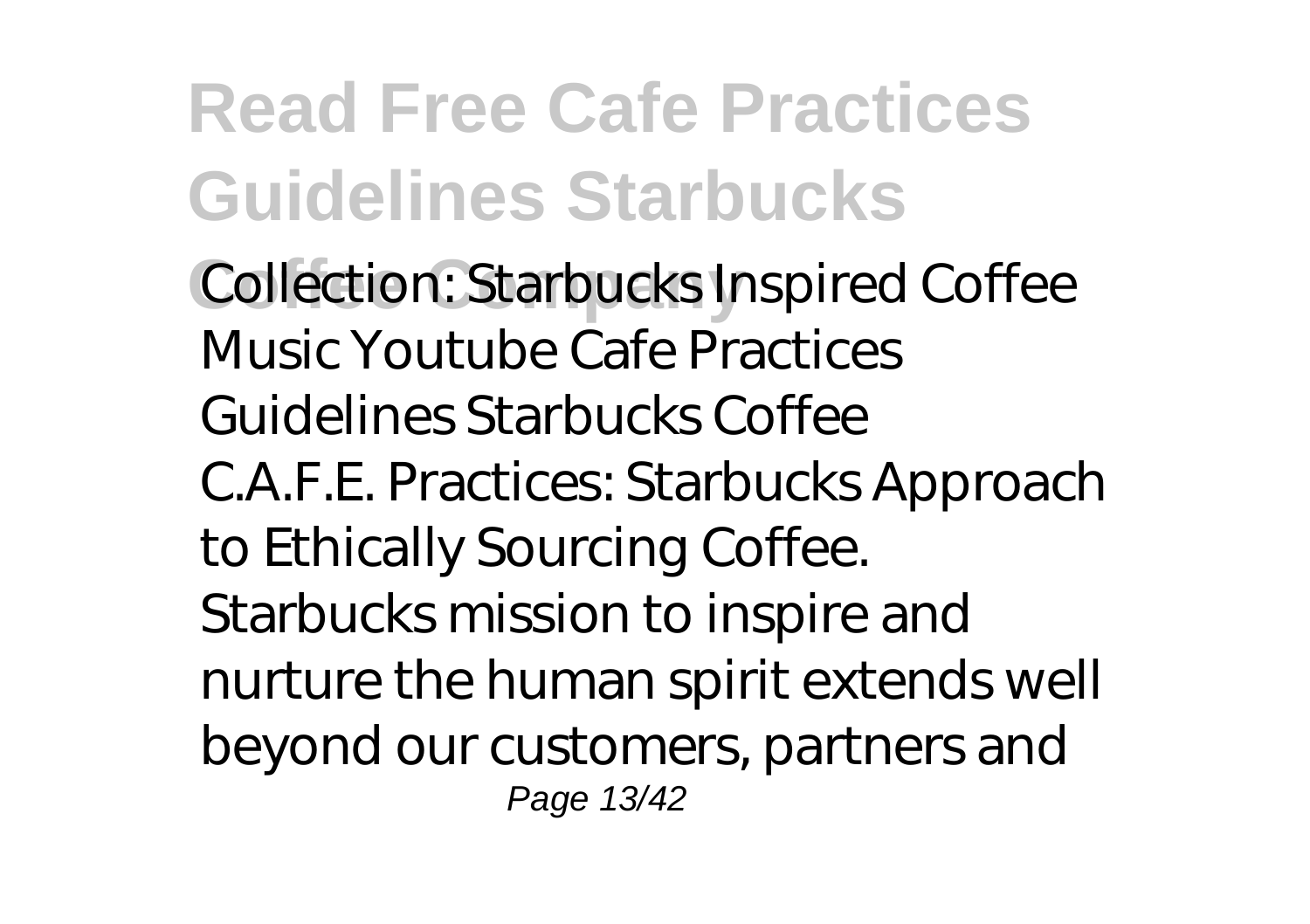cafes. We take pride in conducting business responsibly and supporting communities where we do business, from bean to cup. As a company that buys three percent of the world's coffee, sourced from more than 400,000 farmers in 30 countries, Starbucks understands our future is Page 14/42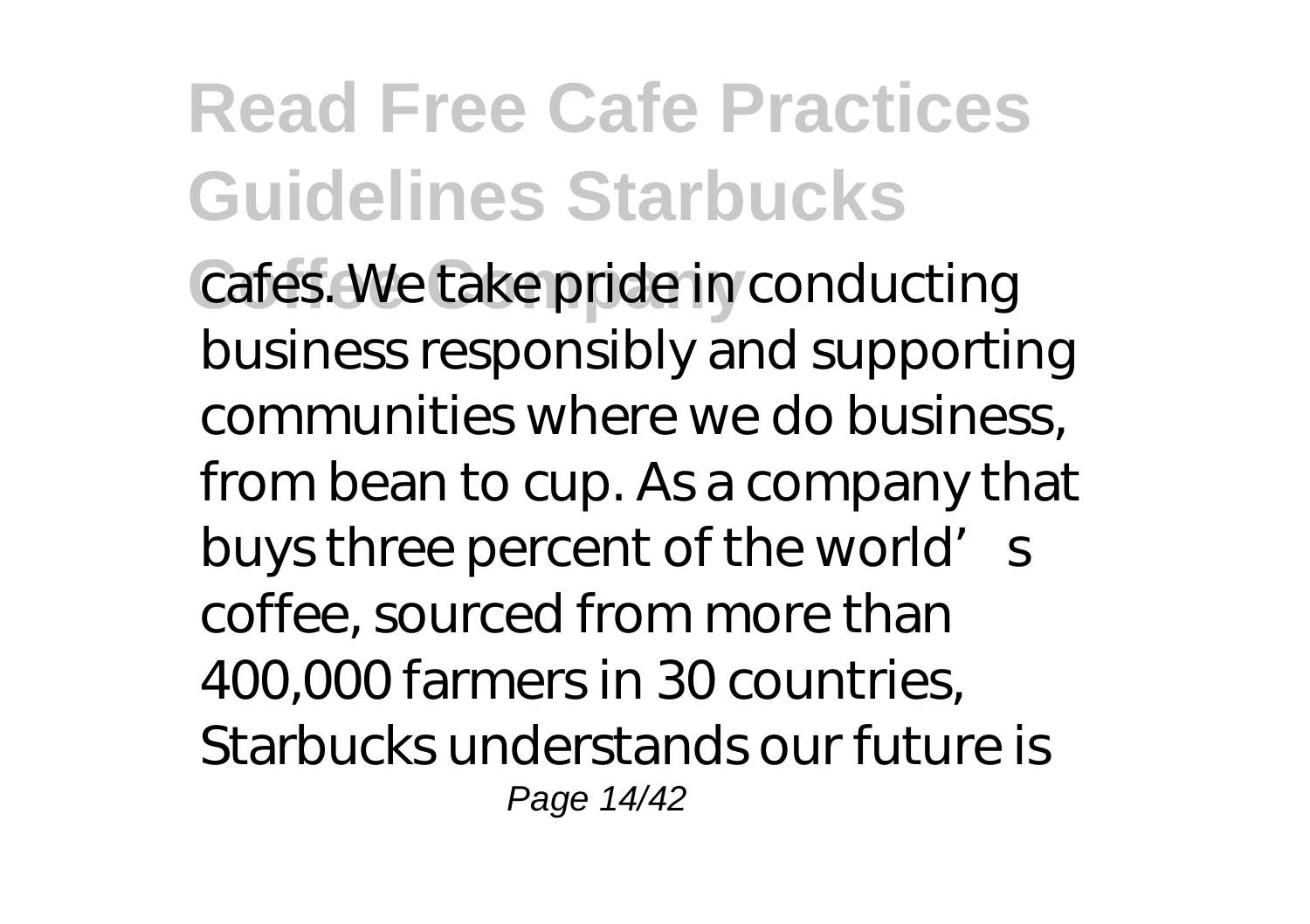**Read Free Cafe Practices Guidelines Starbucks Coffee Company** inextricably tied to the future of farmers ...

*C.A.F.E. Practices: Starbucks Approach to Ethically ...*

SCS has teamed up with Starbucks and Conservation International to develop the Coffee And Farmer Page 15/42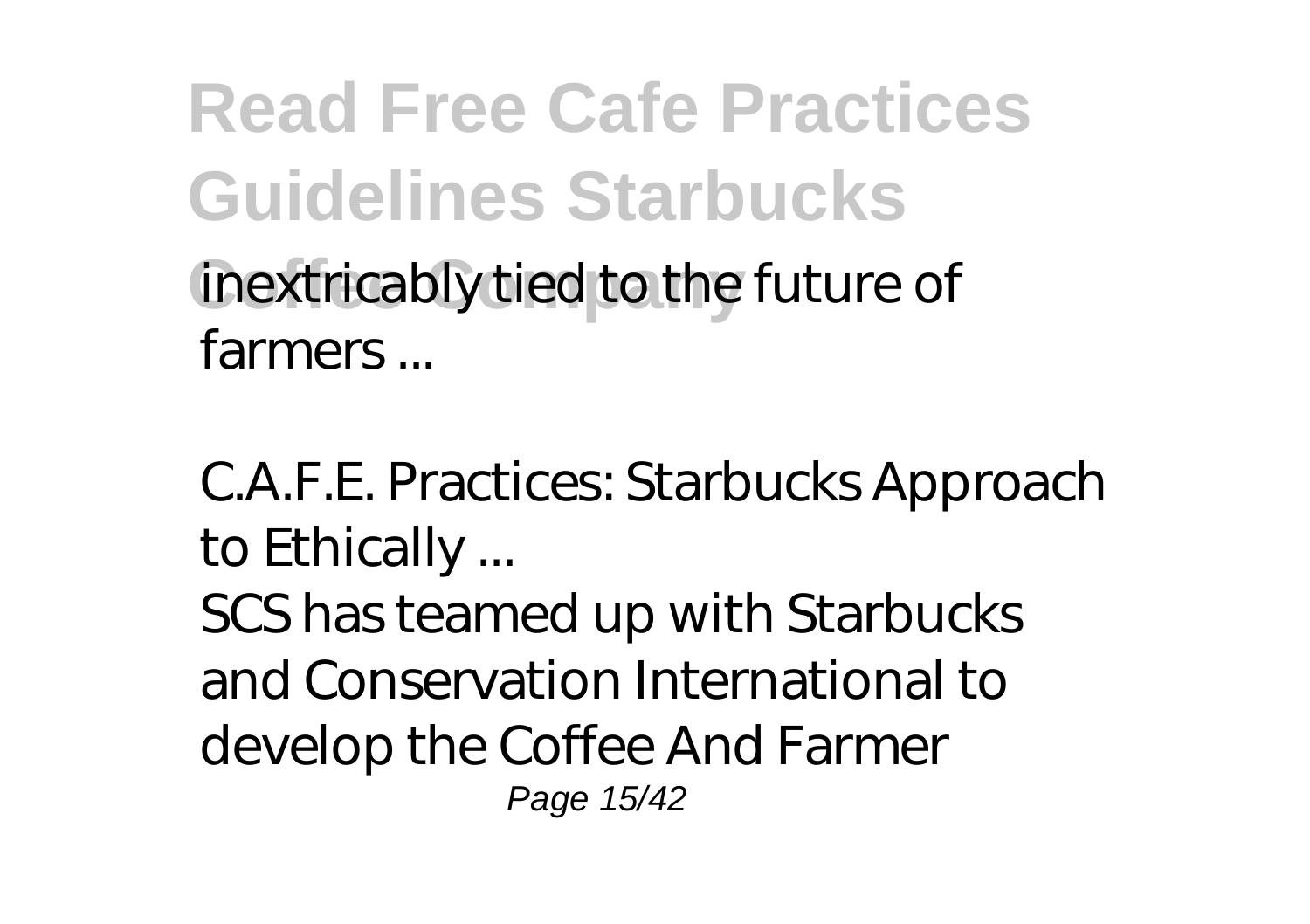**Coffee Company** Equity (C.A.F.E.) Practices standard for ensuring that Starbucks is sourcing sustainably grown and processed coffee. Starbucks defines sustainability as an economically viable model that addresses the social and environmental needs of all the participants in the supply chain from Page 16/42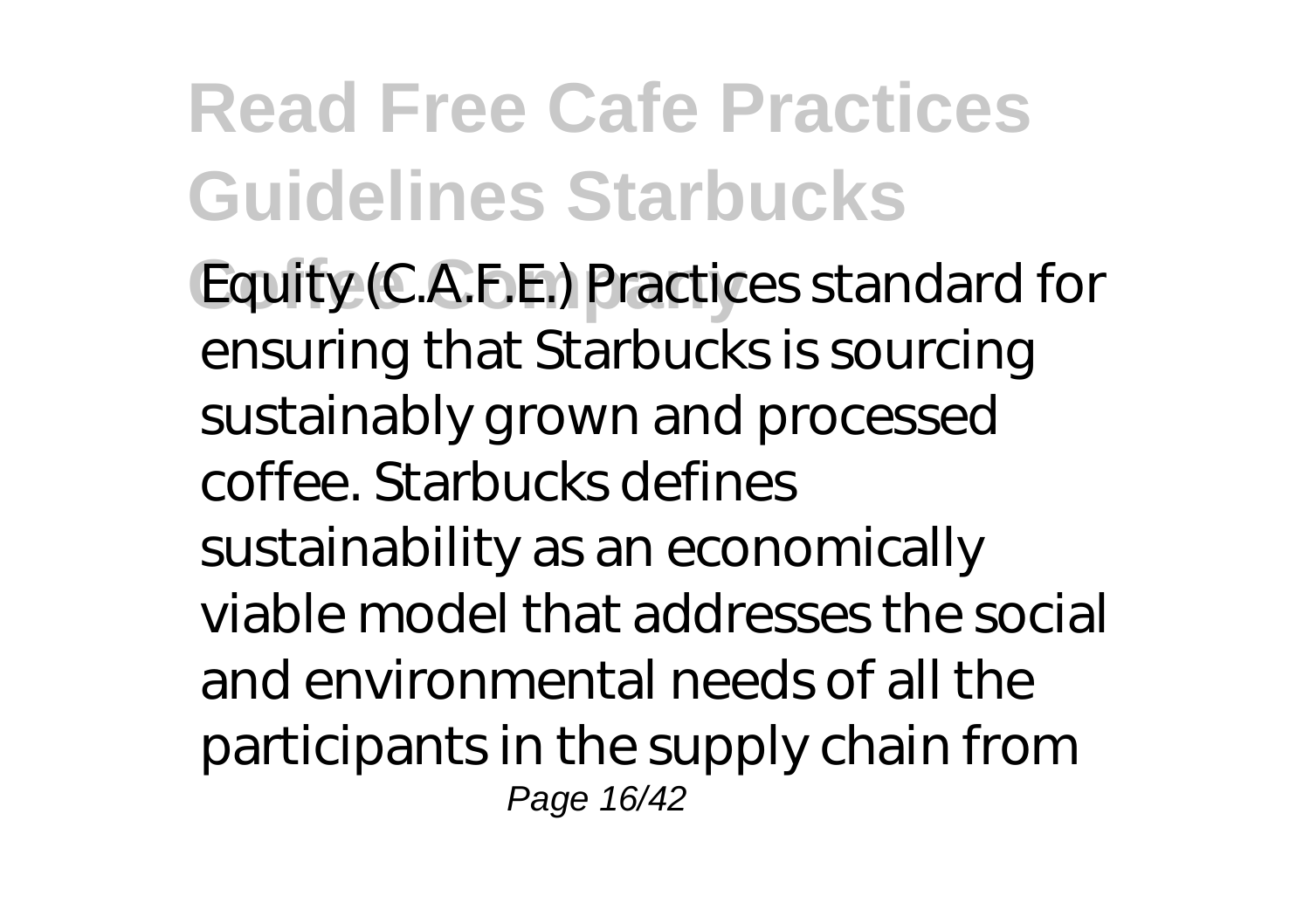**Read Free Cafe Practices Guidelines Starbucks** farmer to consumer.<sup>1</sup> V

*Starbucks C.A.F.E. Practices | SCS Global Services* Starbucks has a set of comprehensive guidelines to ensure that the coffee we buy is good for both people and the planet.. Also know as C.A.F.E. Page 17/42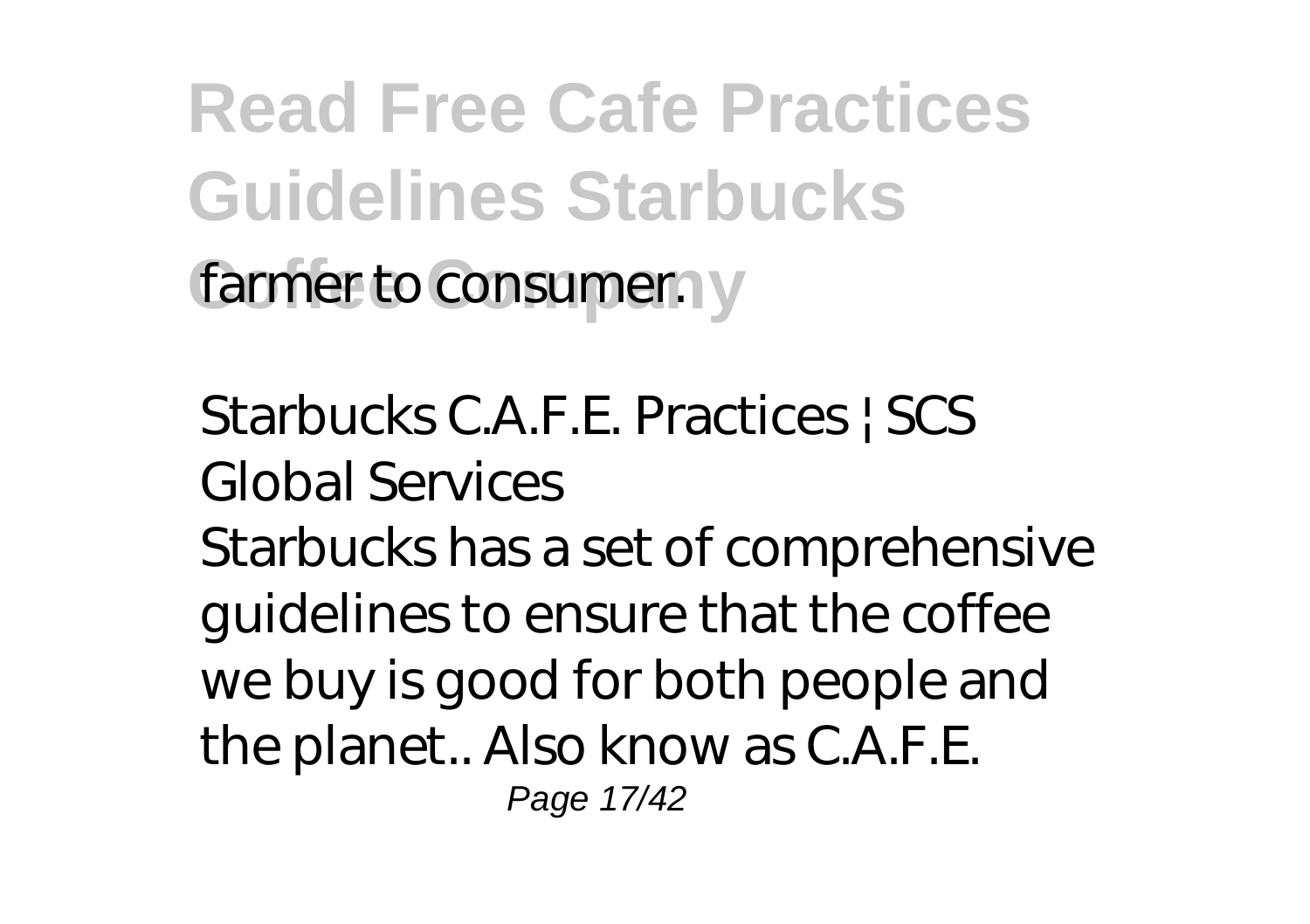**Practices, which stands for Coffee and** Farmer Equity. C.A.F.E. Practices' o pen-source approach helps all farmers grow coffee in a way that's better for both people and the planet.

*99% OF STARBUCKS COFFEE IS ETHICALLY SOURCED* Page 18/42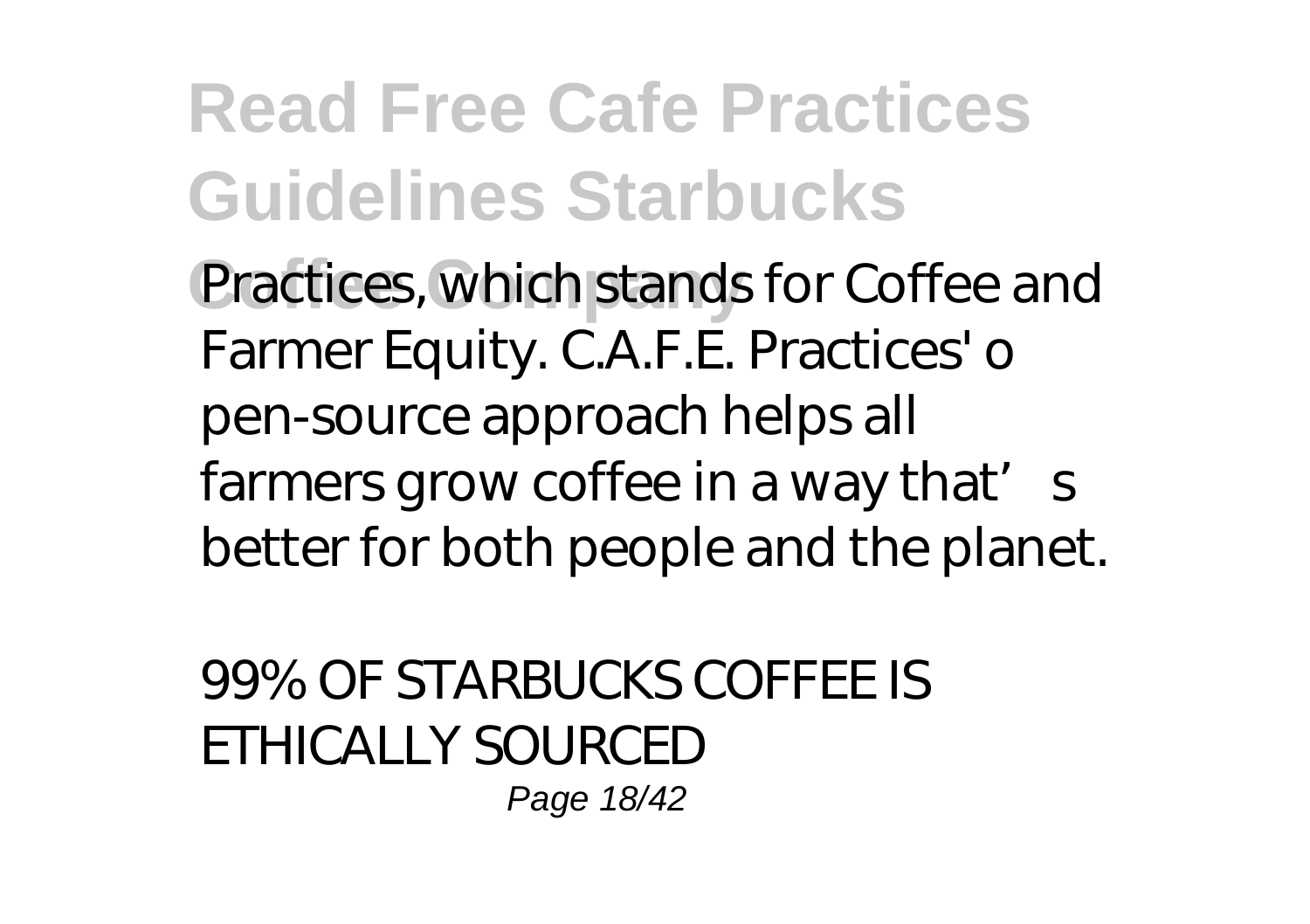**Coffee Company** The Starbucks Coffee Trading Company (SCTC) - Green Coffee Vendor Guidelines (No. 0403-01) are issued to ensure smooth operations and to address a high quality standardization of the day-to-day business. All SCTC contracts are subject to these guidelines, unless Page 19/42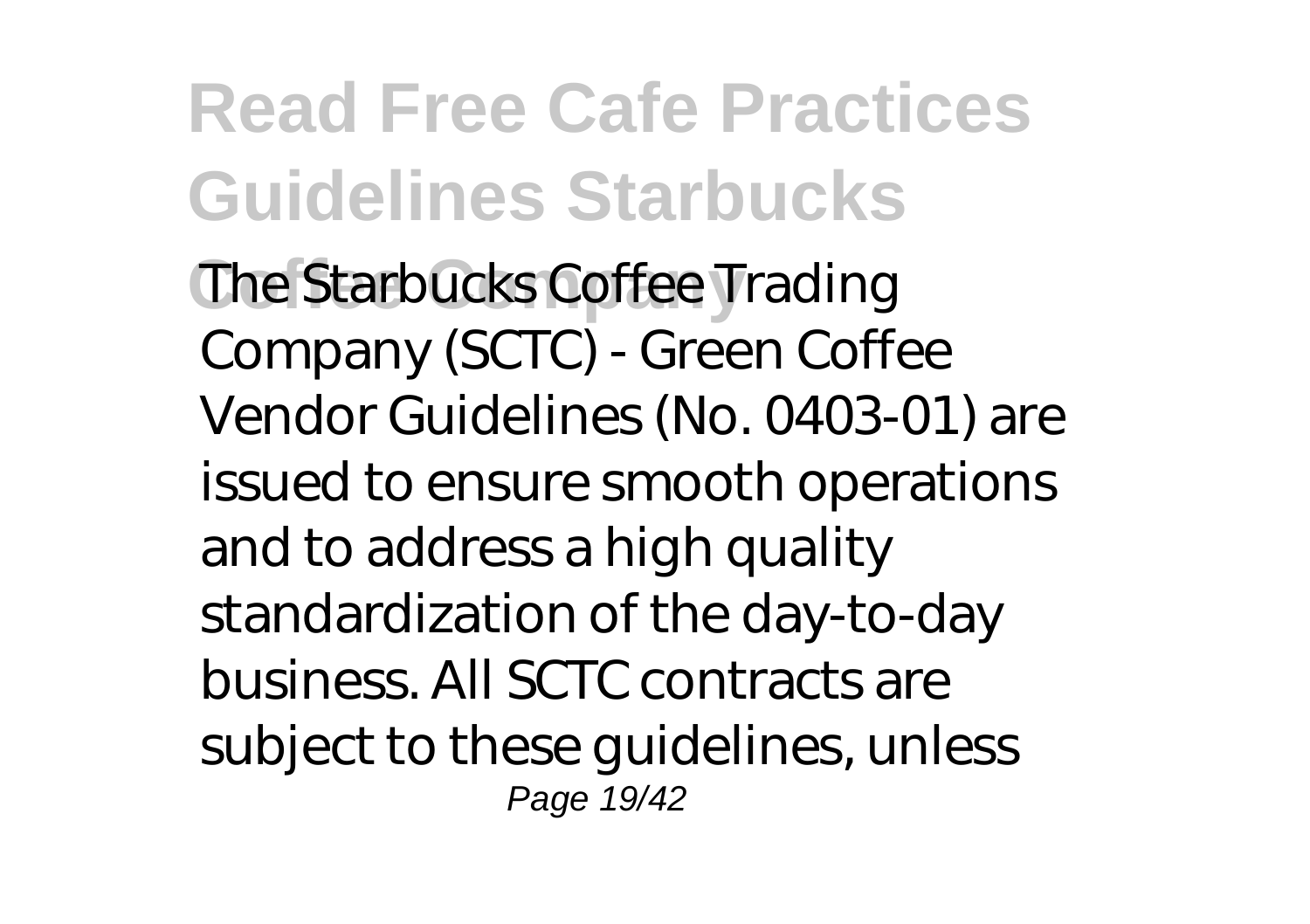**Read Free Cafe Practices Guidelines Starbucks Otherwise specified ny** 

*CAFE Practices Guidelines - Starbucks Coffee Company* Coffee and Farmer Equity (C.A.F.E.) Practices evaluates, recognizes and rewards producers of high-quality sustainably grown coffee for Page 20/42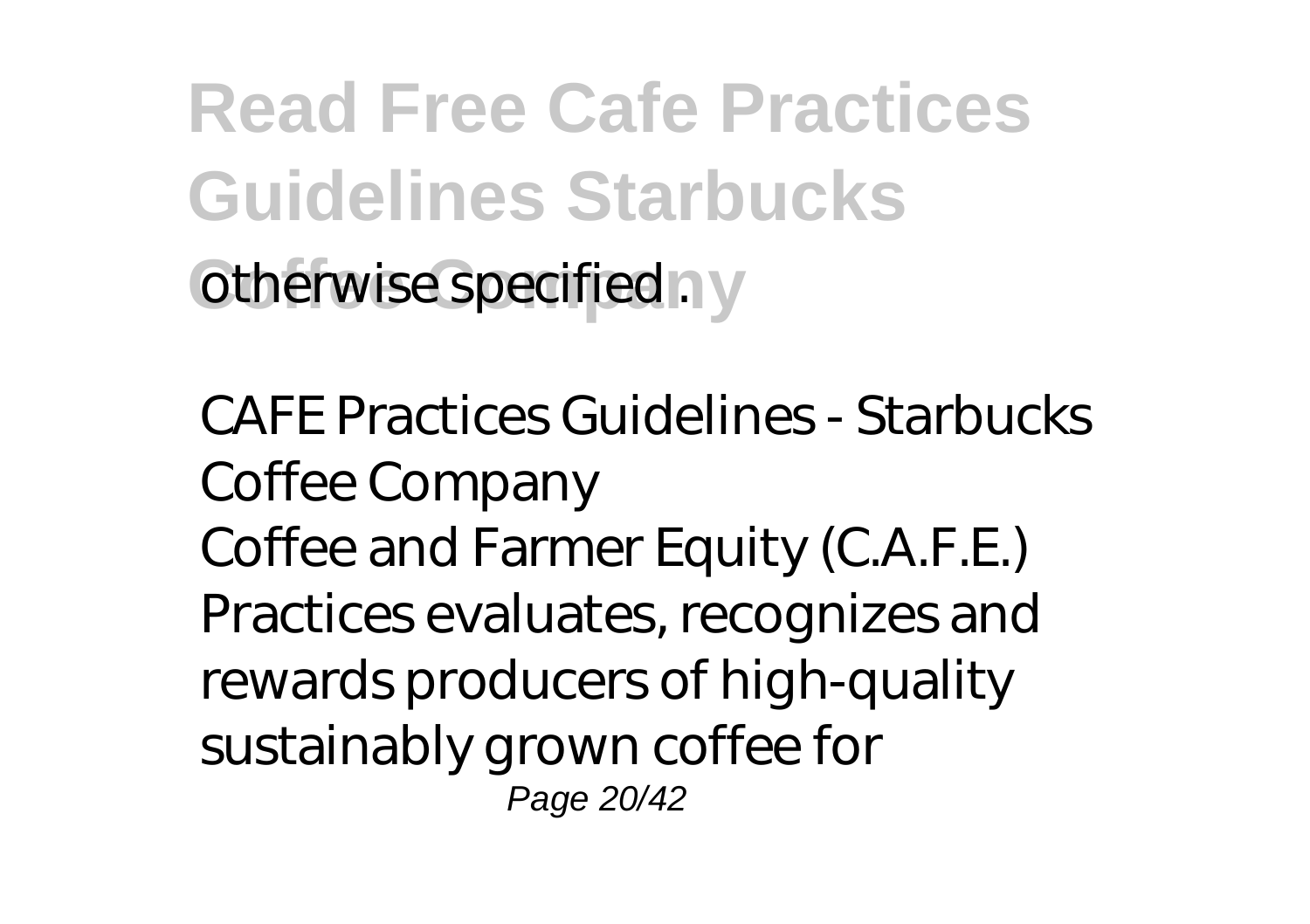**Starbucks stores. C.A.F.E. Practices is a** green coffee sourcing guideline with third-party evaluation. C.A.F.E. Practices seeks to ensure that Starbucks sources sustainably grown and processed coffee by evaluating the economic, social and environmental aspects of coffee Page 21/42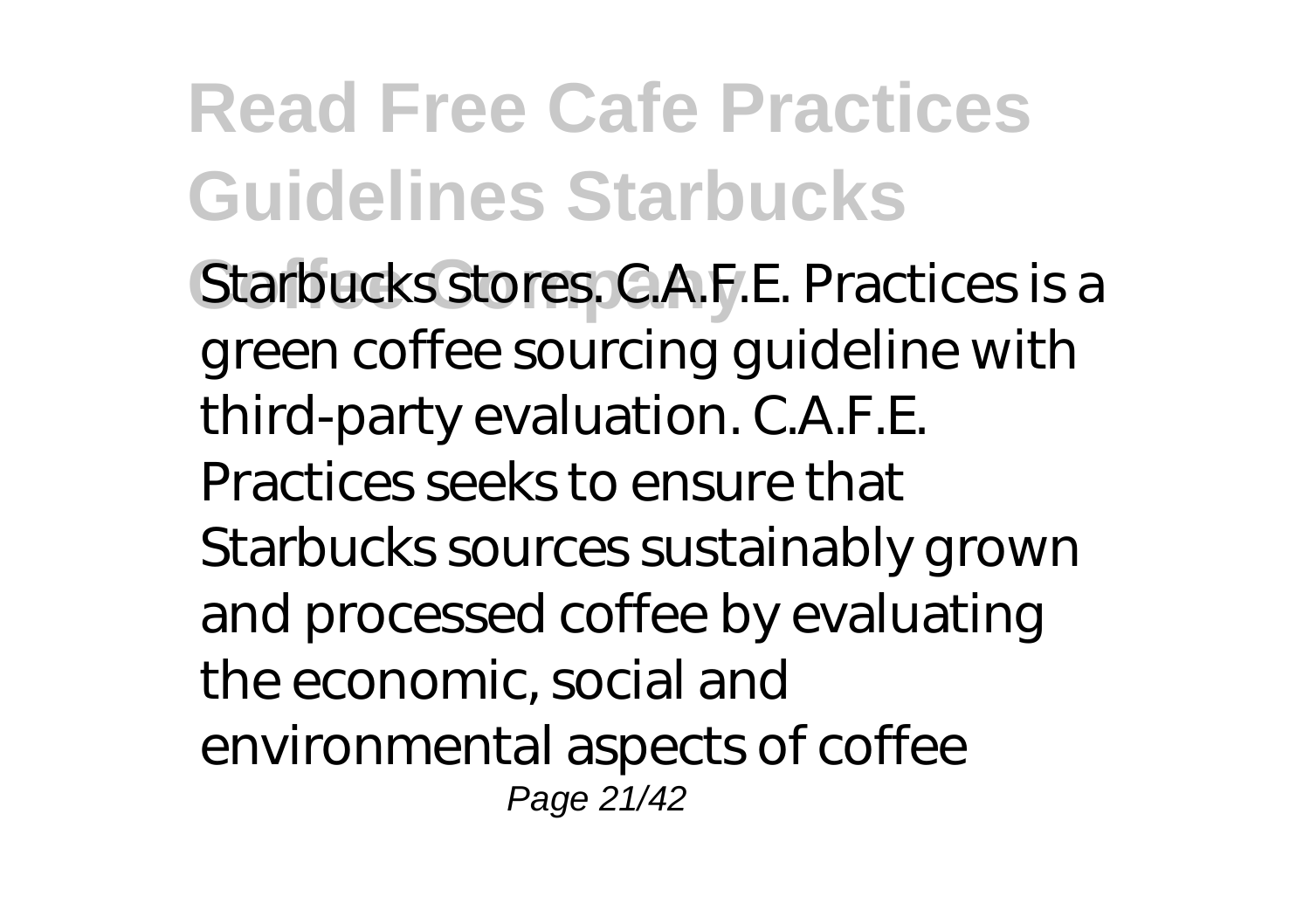**Read Free Cafe Practices Guidelines Starbucks** production against a defined set of criteria, as detailed in the C.A.F.E. Practices ...

*C.A.F.E. Practices | Ecolabel Index* The CAFÉ Practices program covers four categories. Two, product quality and economic accountability, are Page 22/42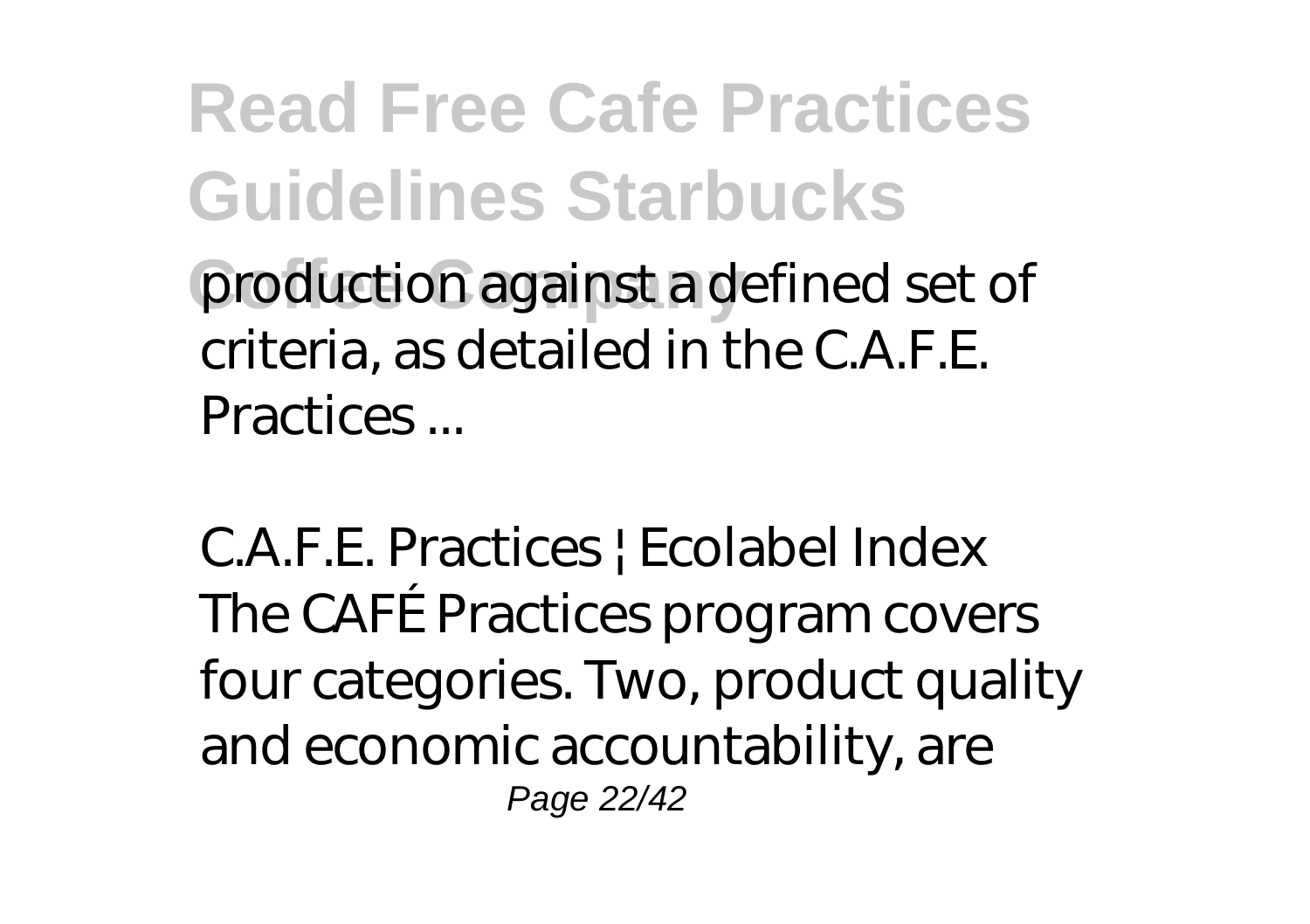**Read Free Cafe Practices Guidelines Starbucks Coffee Company** criteria that are required by all Starbucks suppliers. The other two categories are social responsibility and environmental leadership. I'll focus on the environmental criteria.

*Starbucks CAFÉ Practices — Coffee & Conservation* Page 23/42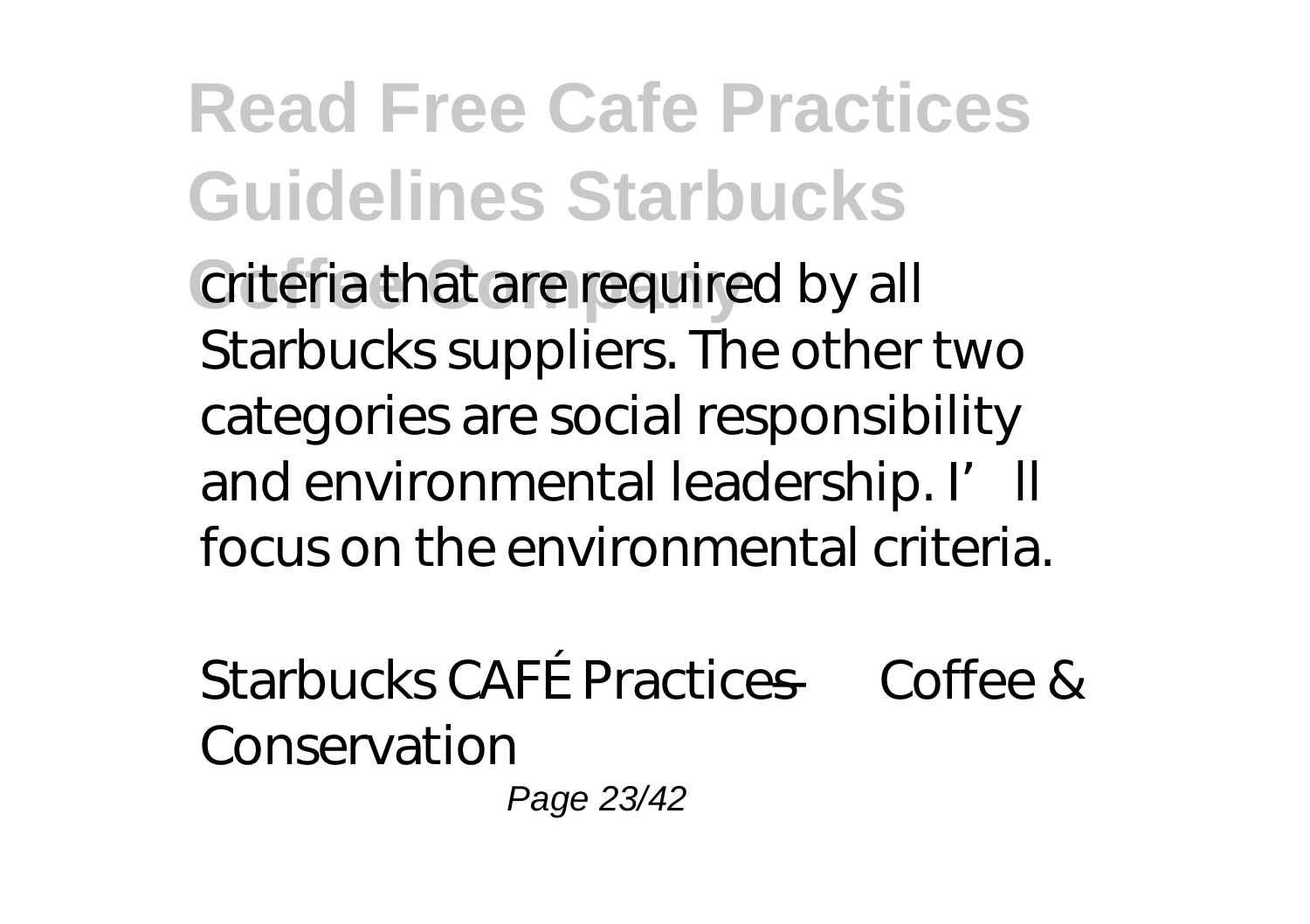Recap: What is CAFÉ Practices? Starbucks CAFÉ (Coffee and Farm Equity) Practices is the company's green coffee sourcing program, started in 2004. The standards were were developed in partnership with Conservation International and an independent third-party company, Page 24/42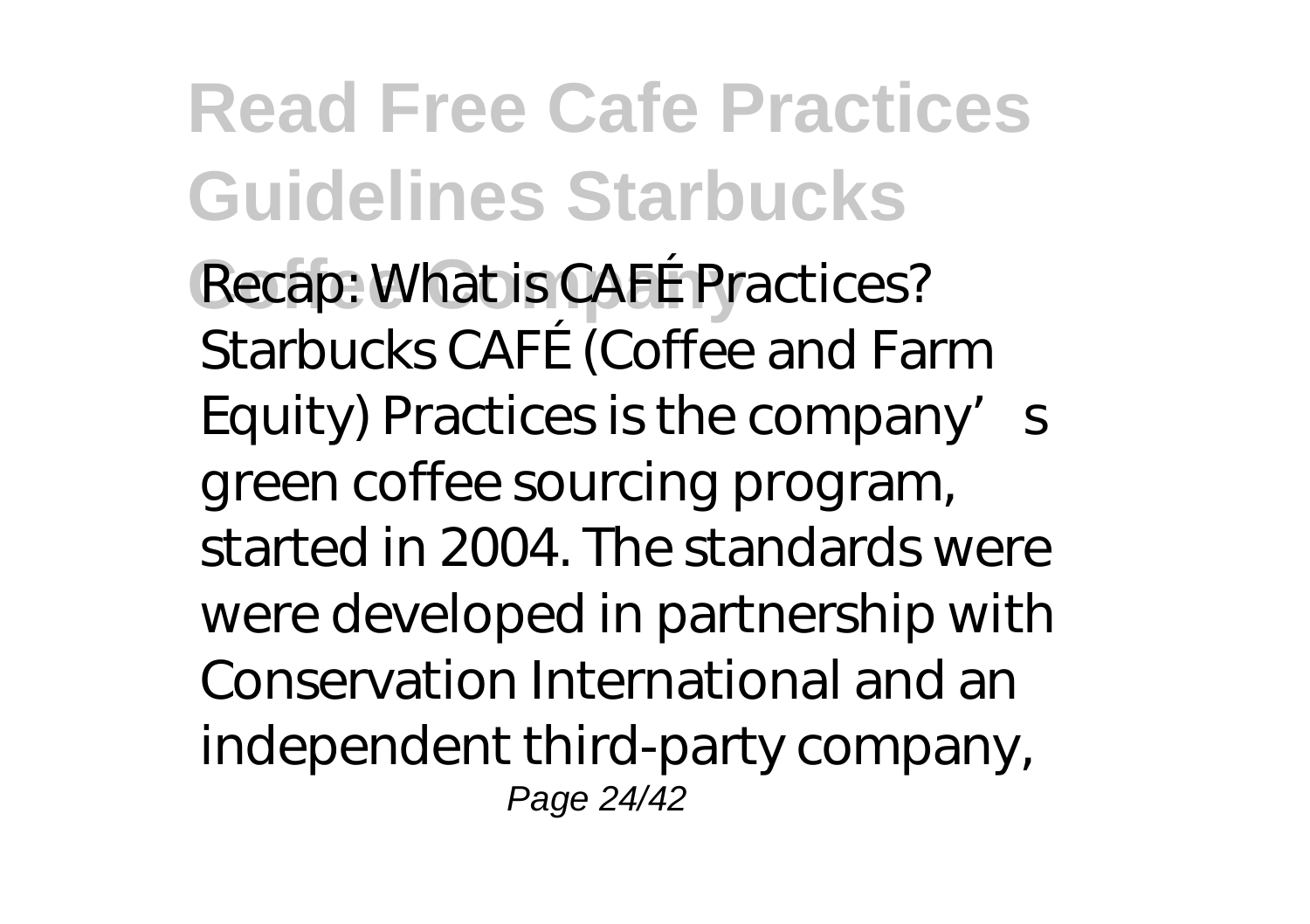**Read Free Cafe Practices Guidelines Starbucks SCS Global Services (SCS). Points are** 

awarded in four categories — product quality, economic accountability, social responsibility and environmental leadership — to producers that supply Starbucks coffee.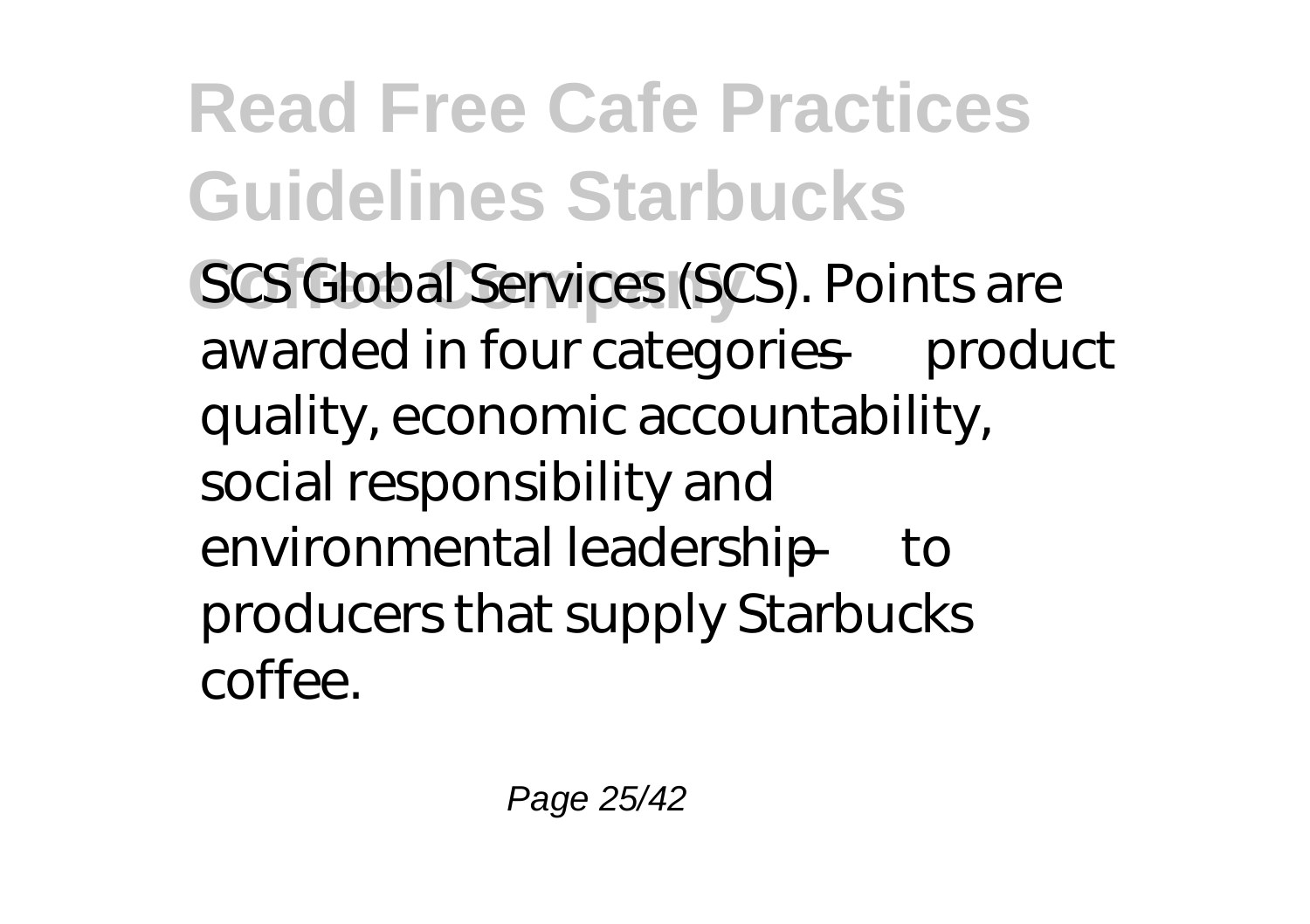**Read Free Cafe Practices Guidelines Starbucks Coffee Company** *Assessments of Starbucks CAFÉ Practices — Coffee ...* Starbucks is proud to have reached the milestone of 99% of our coffee ethically sourced The cornerstone of our ethical sourcing approach is Coffee and Farmer Equity (C.A.F.E.) Practices, one of the coffee Page 26/42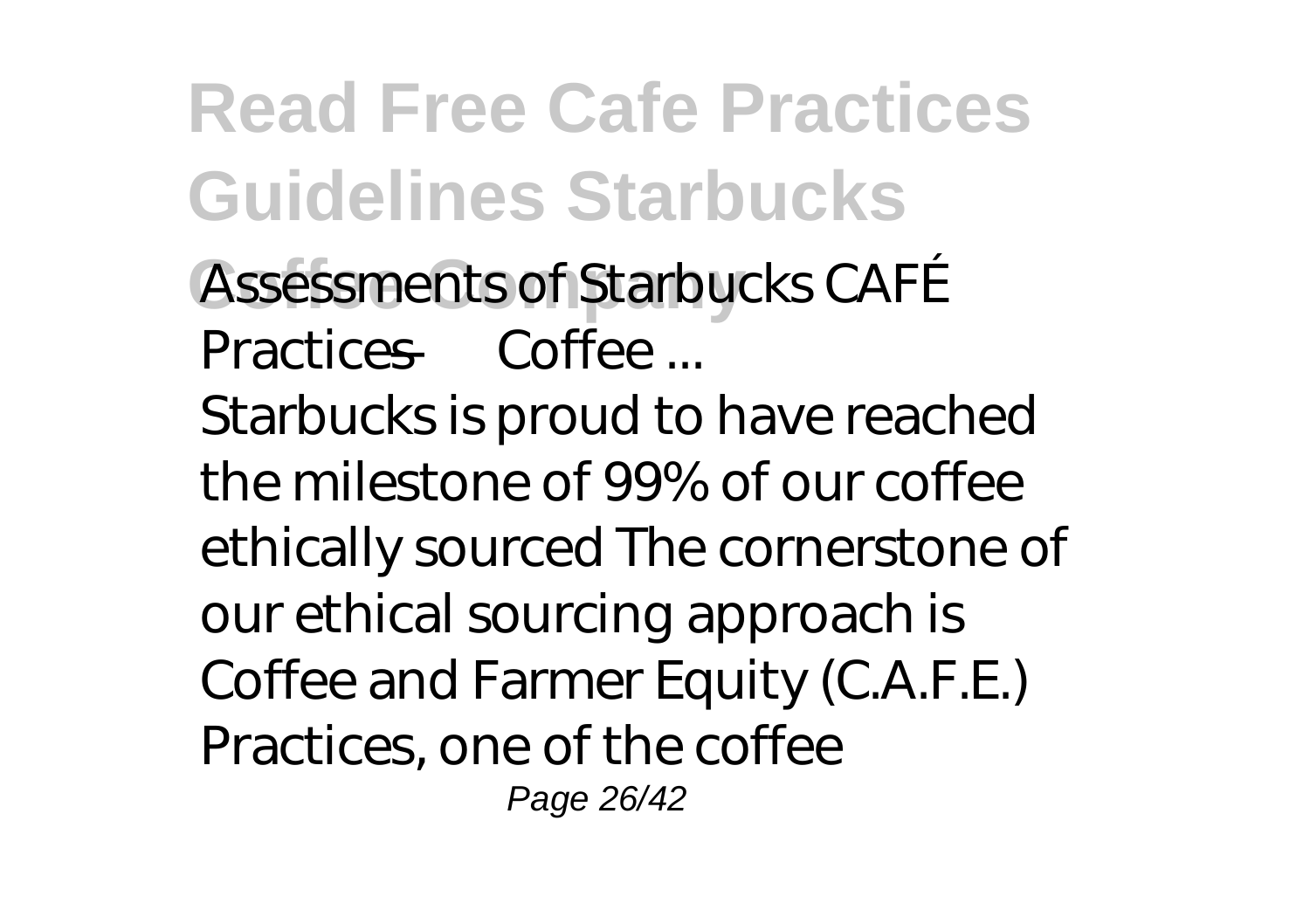**Read Free Cafe Practices Guidelines Starbucks** industry' sfirst set of sustainability standards, verified by third-party experts. Developed in collaboration with Conservation International (CI), C.A.F.E. Practices has helped us create a long-term supply of high-quality coffee and positively impact the lives

and livelihoods of coffee ...

Page 27/42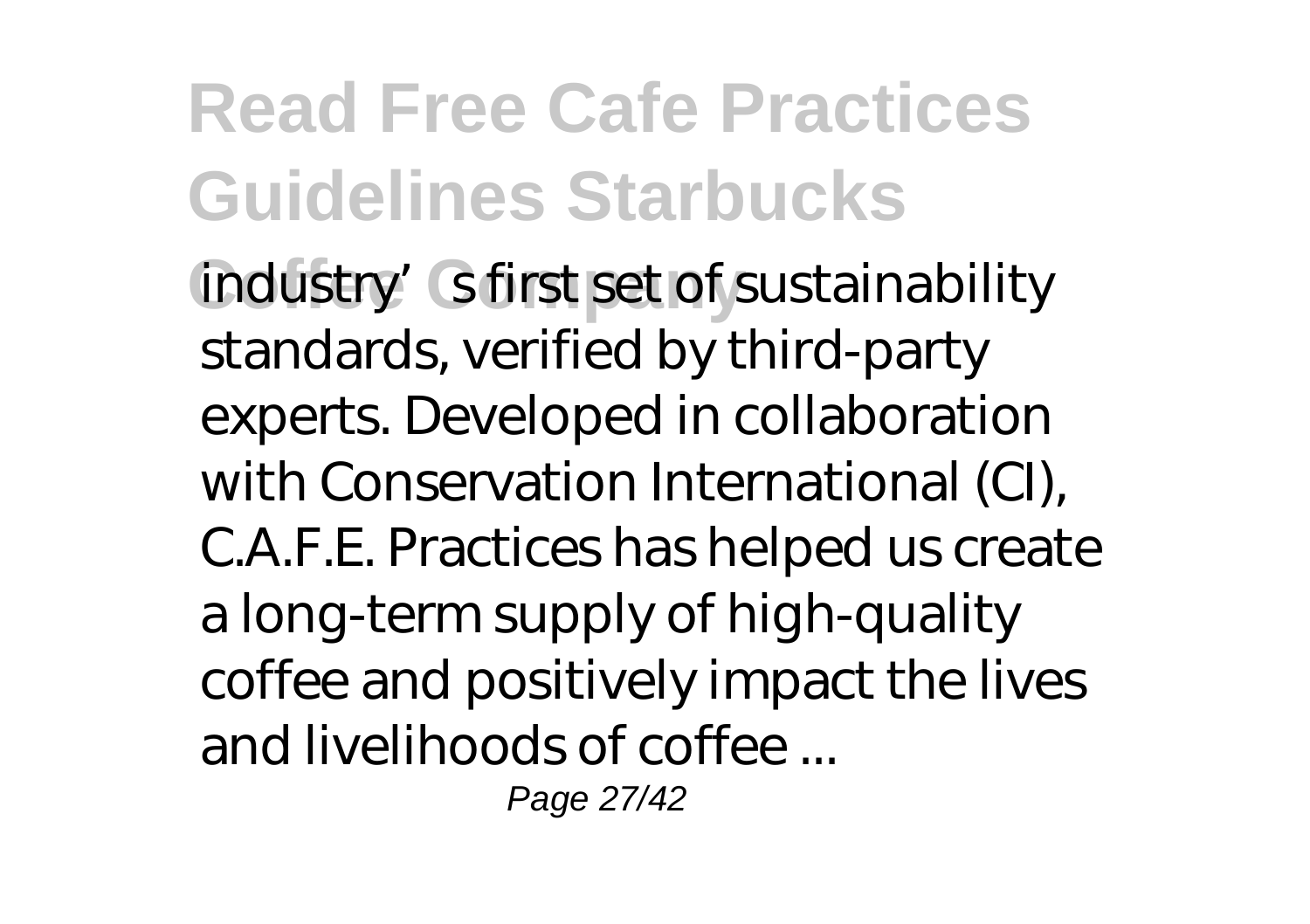**Read Free Cafe Practices Guidelines Starbucks Coffee Company** *Committed to 100% Ethically Sourced | Starbucks Coffee Company* Coffee and Farmer Equity (C.A.F.E.) Practices – our sustainable coffee guidelines for producers Cocoa Practices – our sustainable cocoa guidelines for producers Starbucks Page 28/42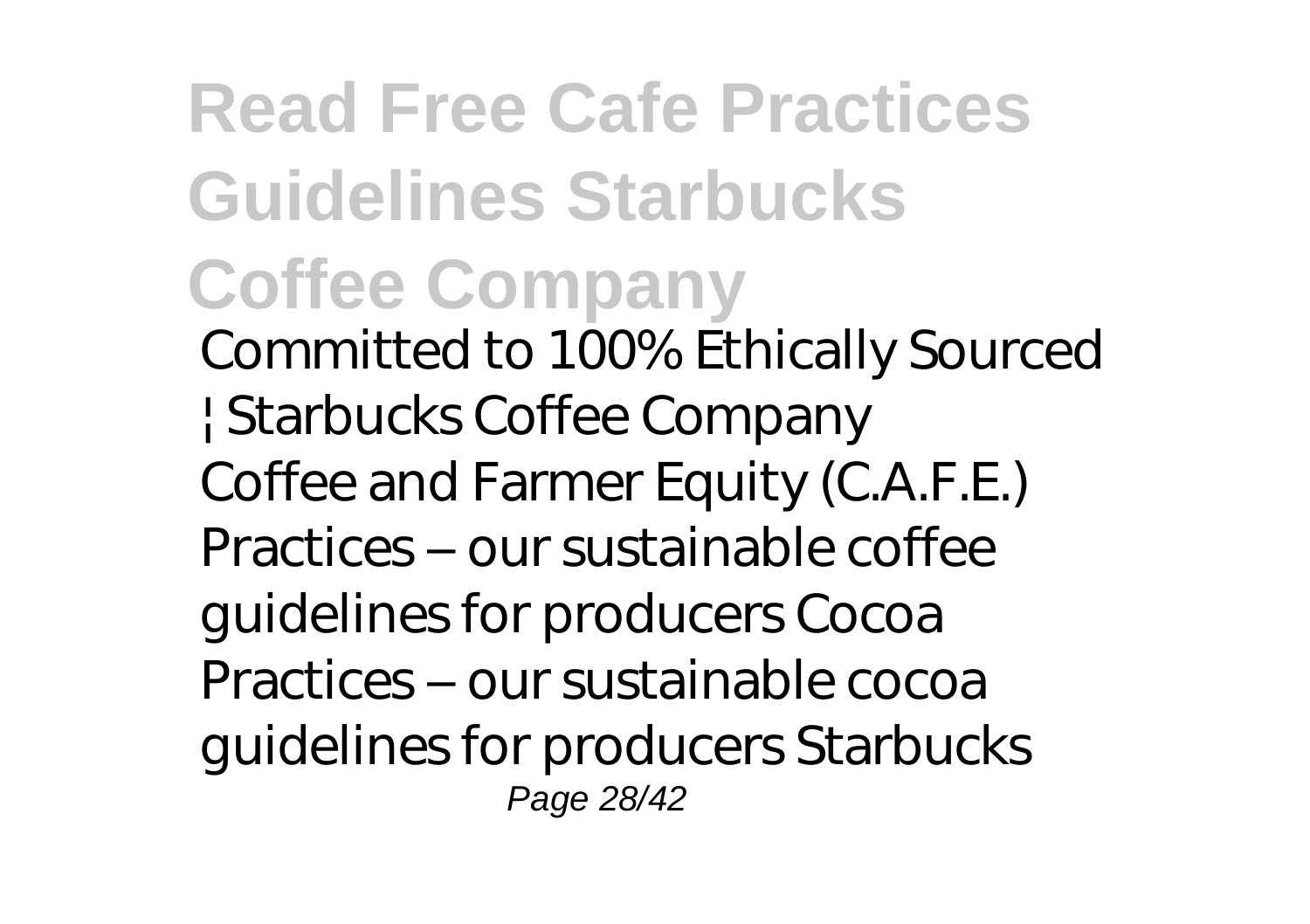**Social Responsibility Standards for** Manufactured Goods and Services – our sustainable manufactured goods and services guidelines for producers

*Policies | Starbucks Coffee Company* Starbucks is a founding member, alongside a growing coalition of Page 29/42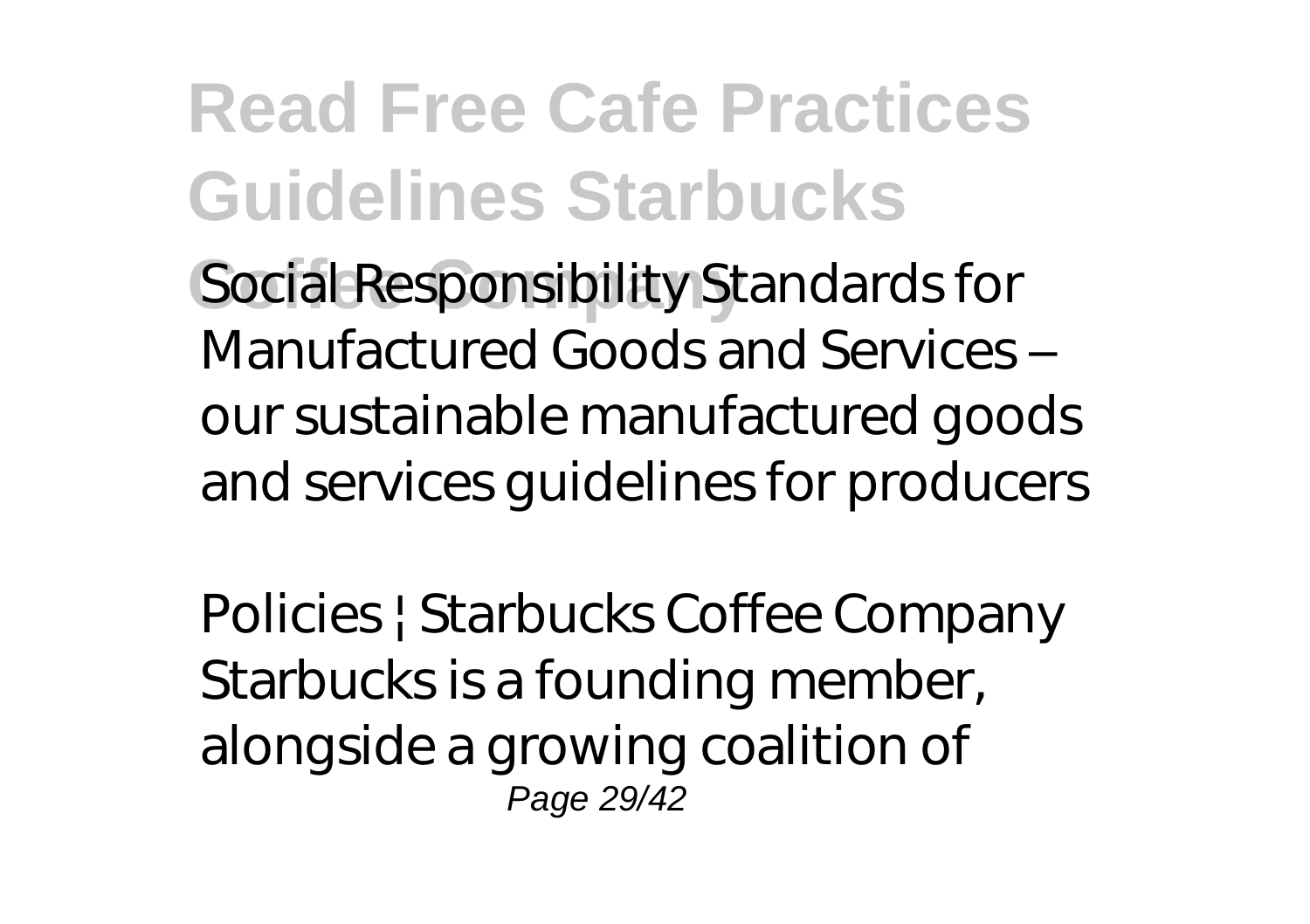industry leaders, of the Sustainable Coffee Challenge, a call to action led by Conservation International to make coffee the world's first sustainable agriculture product. The challenge is convening the sector to sustain the future supply of coffee while ensuring the prosperity and Page 30/42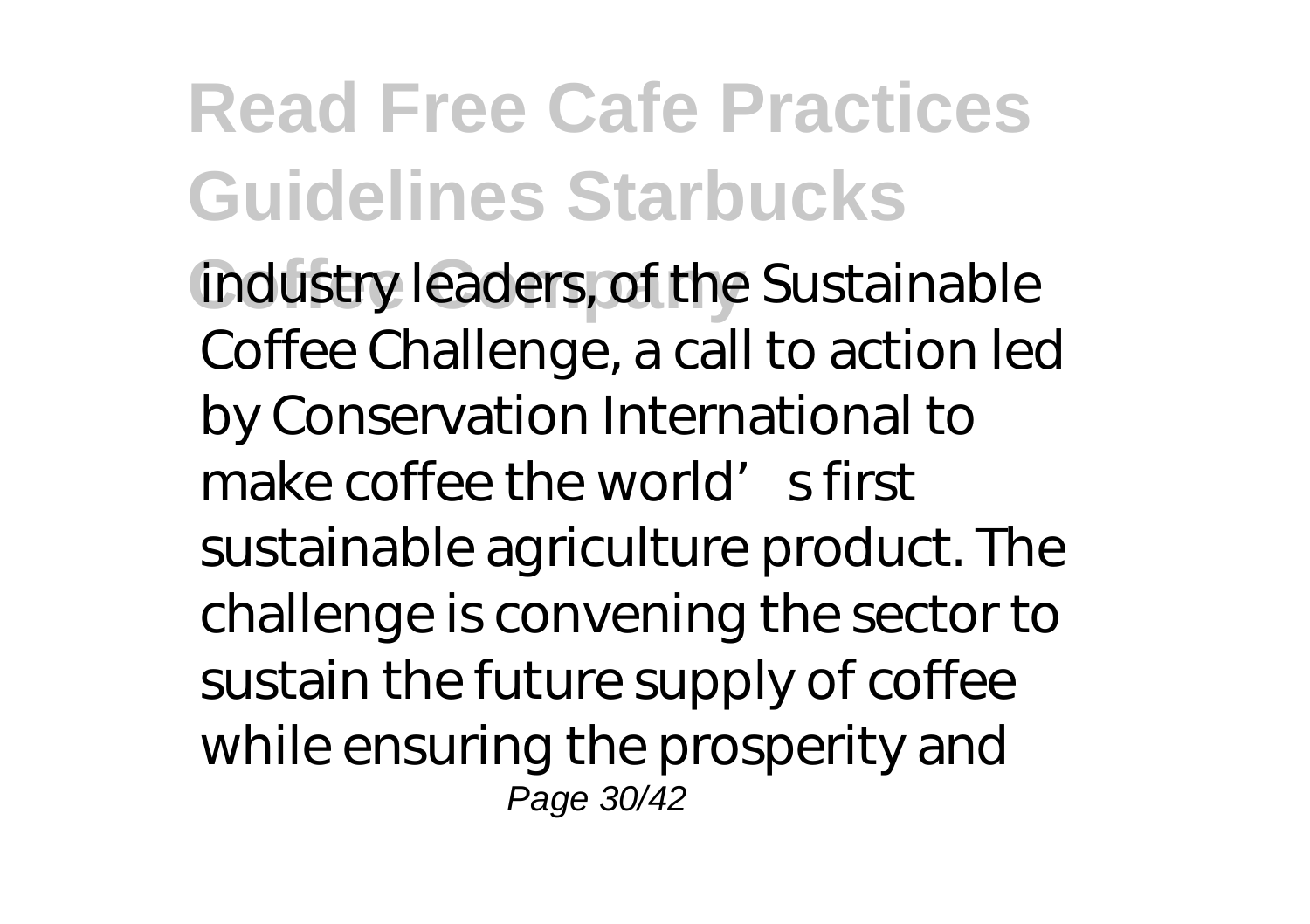**Read Free Cafe Practices Guidelines Starbucks Coffee Company** well-being of farmers and workers and ...

*Responsibly Grown and Fair Trade Coffee | Starbucks Coffee ...* coffee is grounded in C.A.F.E. Practices, a comprehensive set of social, economic, environmental, and Page 31/42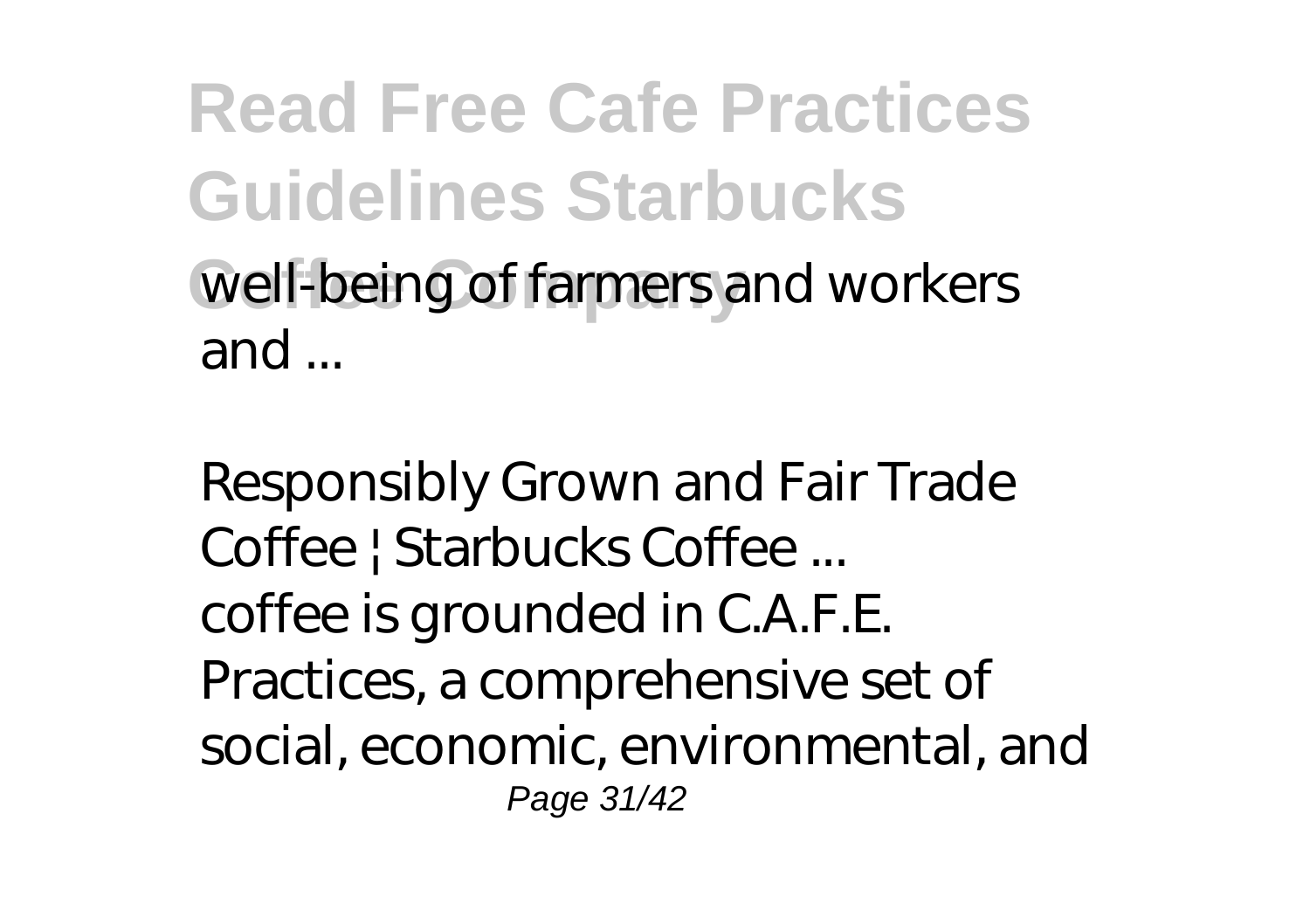**Coffee Company** quality guidelines developed by Starbucks in collaboration with Conservation International. In 2011 we bought 86% of our total coffee this way—367 million pounds worth. 77% 2008 81% 2009 84% 2010 86% 2011 respecting PEOPLE and PLACES STARBUCKS ETHICAL COFFFE Page 32/42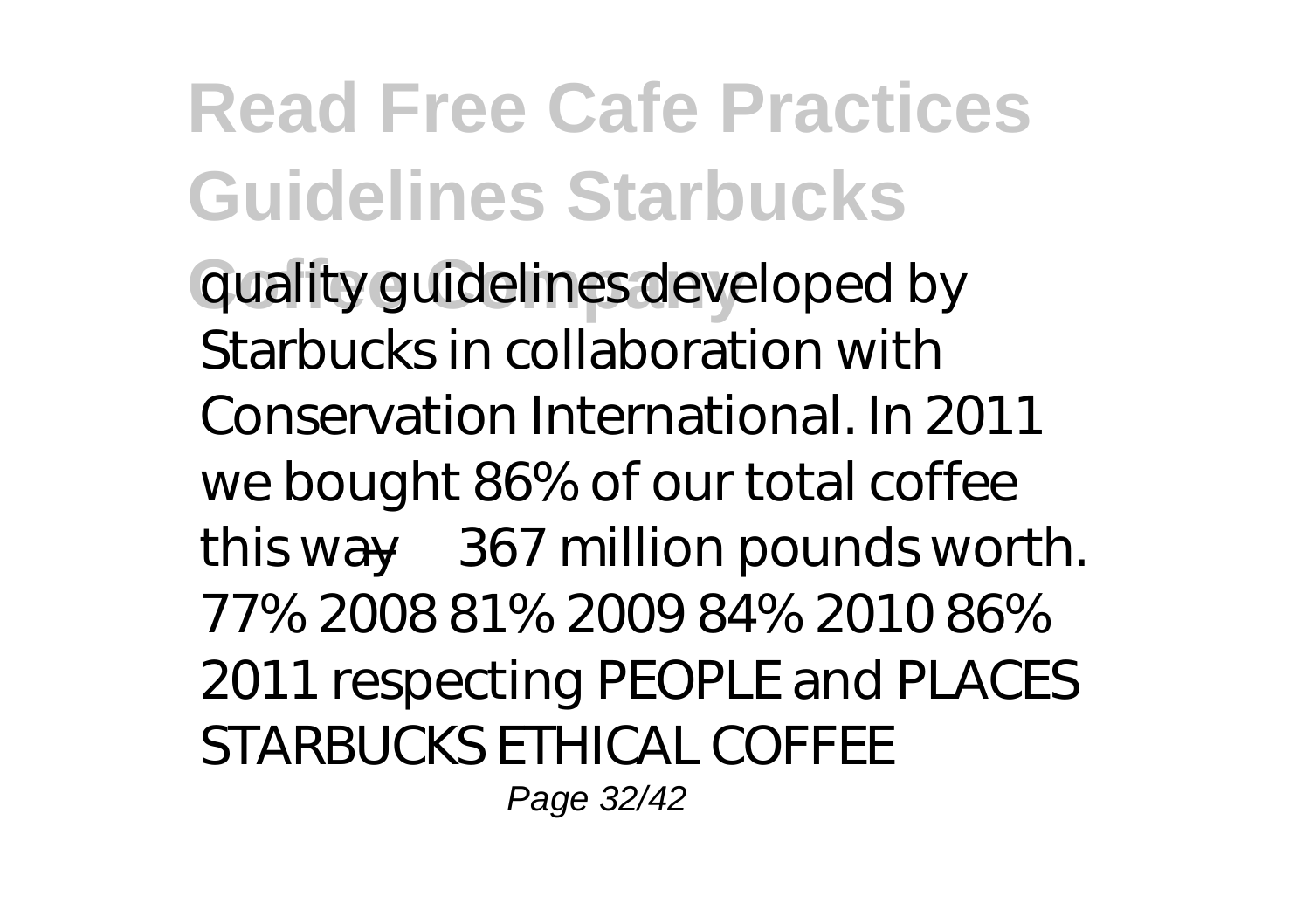**Read Free Cafe Practices Guidelines Starbucks Coffee Company** *STARBUCKS ETHICAL COFFEE* In partnership with Conservation International, we created our own set of comprehensive guidelines to ensure that the coffee we buy is ethically grown and responsibly traded. We call our verification Page 33/42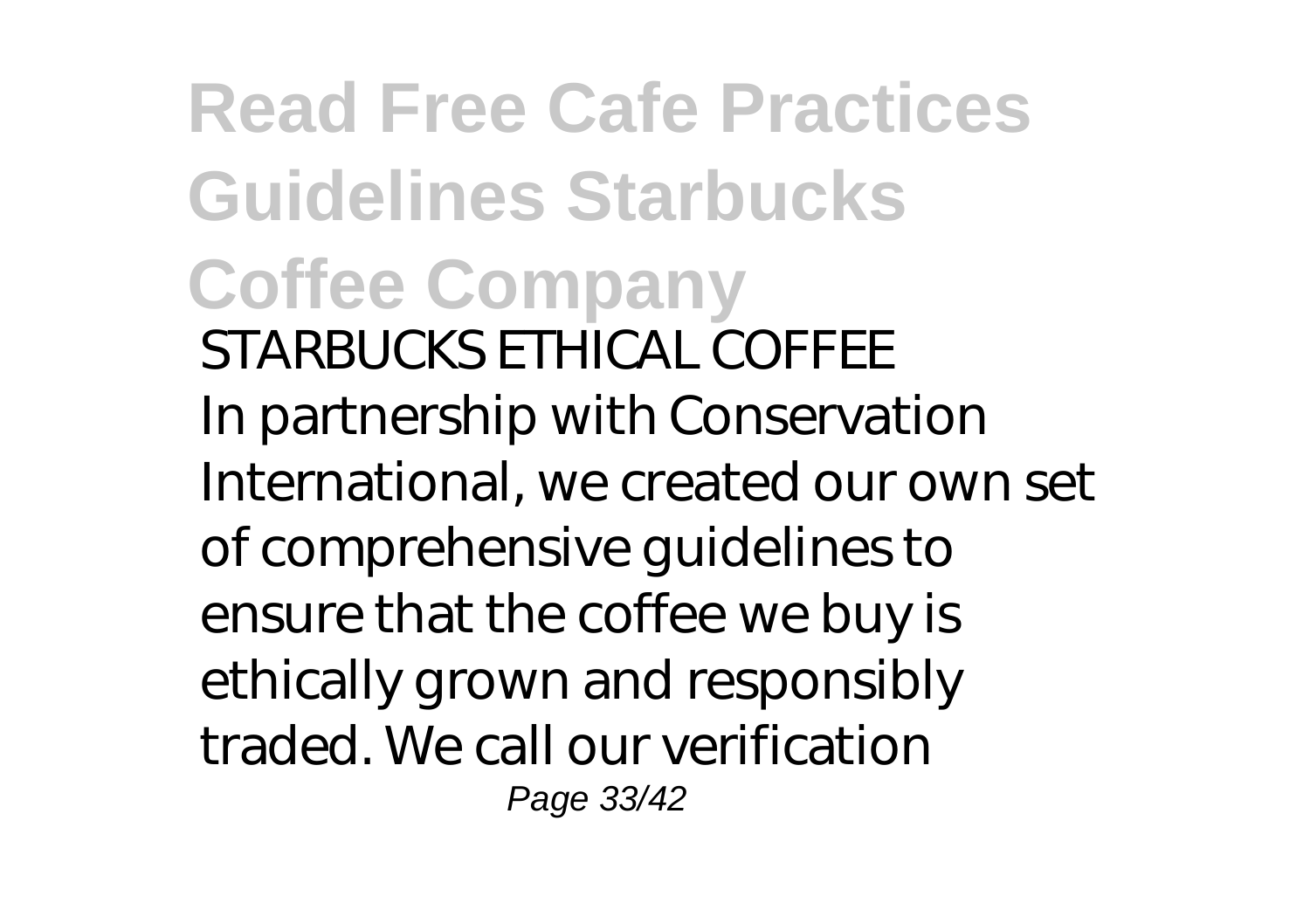**Read Free Cafe Practices Guidelines Starbucks** program C.A.F.E. Practices, which stands for Coffee and Farmer Equity.

*Coffee Sustainability and Ethical Sourcing | Starbucks ...* C.A.F.E. Practices is a green coffee sourcing program developed by Starbucks in collaboration with Page 34/42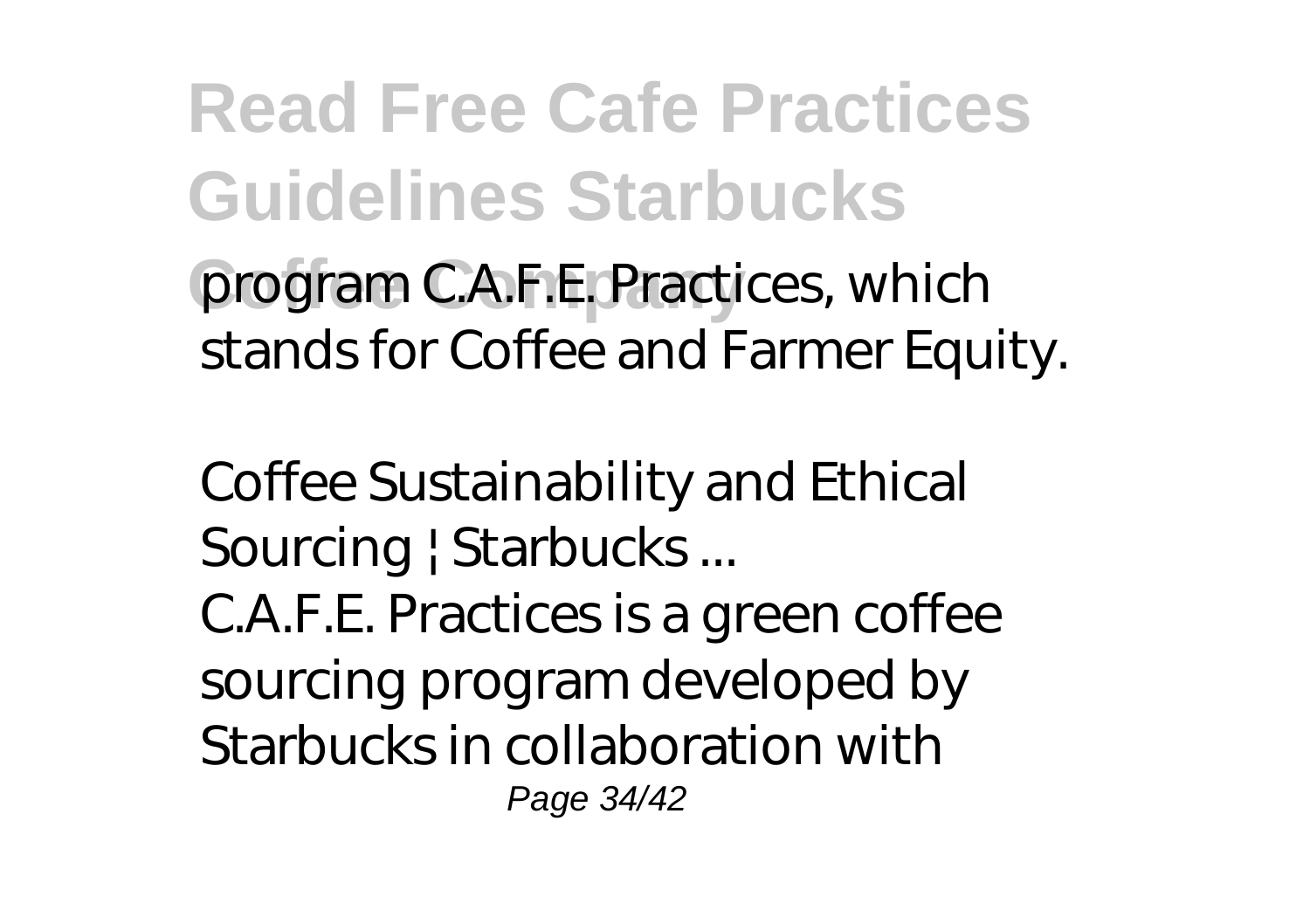**Conservation International and SCS.** We provide training, approval, and ongoing monitoring for the Verification Organizations that audit Starbucks Suppliers. Verification organizations are assigned an approval status dictating how many verifications they are able to conduct at any given time Page 35/42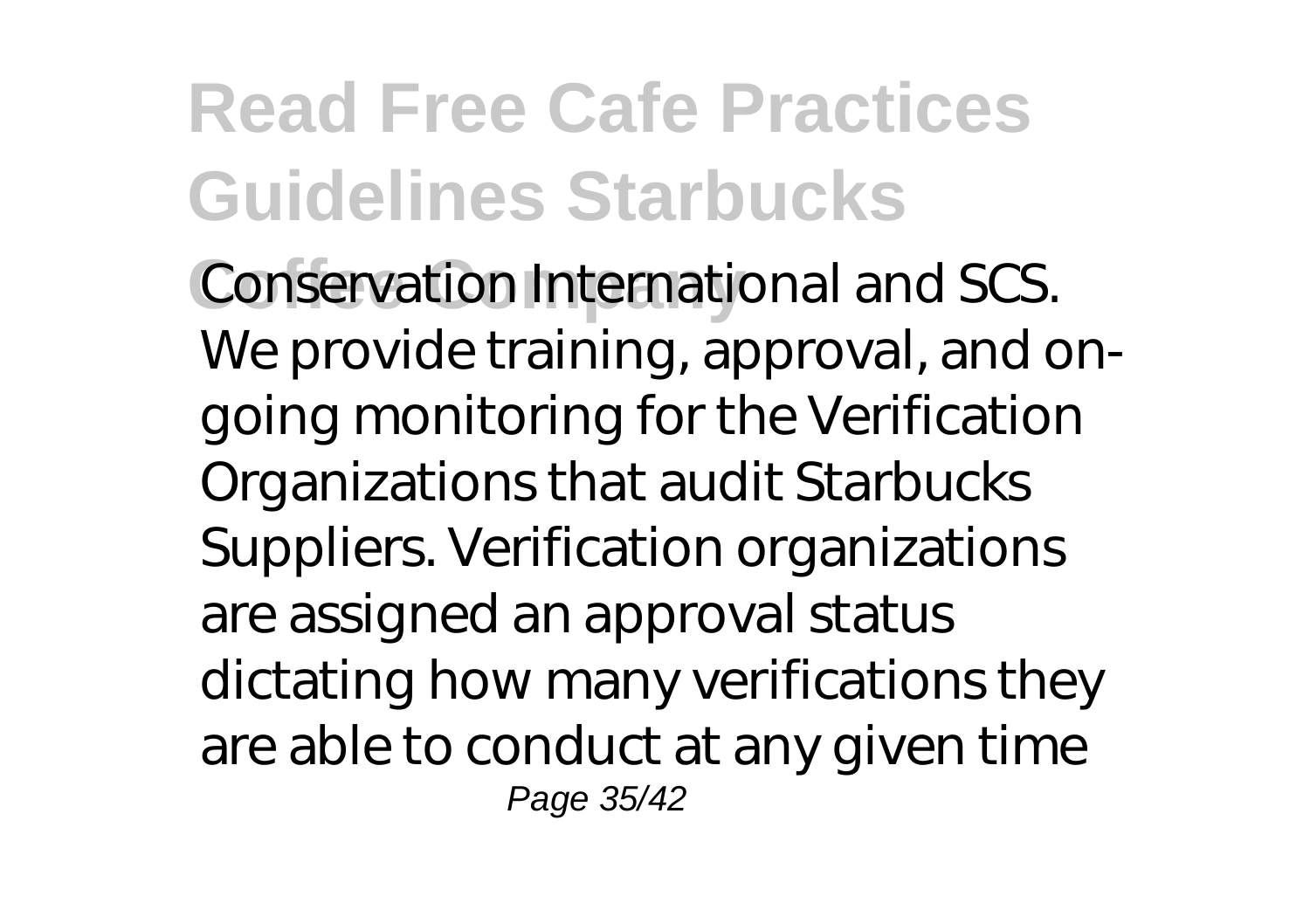**Read Free Cafe Practices Guidelines Starbucks** within the program: W

*Starbucks Ethical Sourcing Approved Verification ...*

At the end of fiscal 2001,Starbucks introduced new coffee sourcing guidelines dev eloped in partnership with The Center for Environmental Page 36/42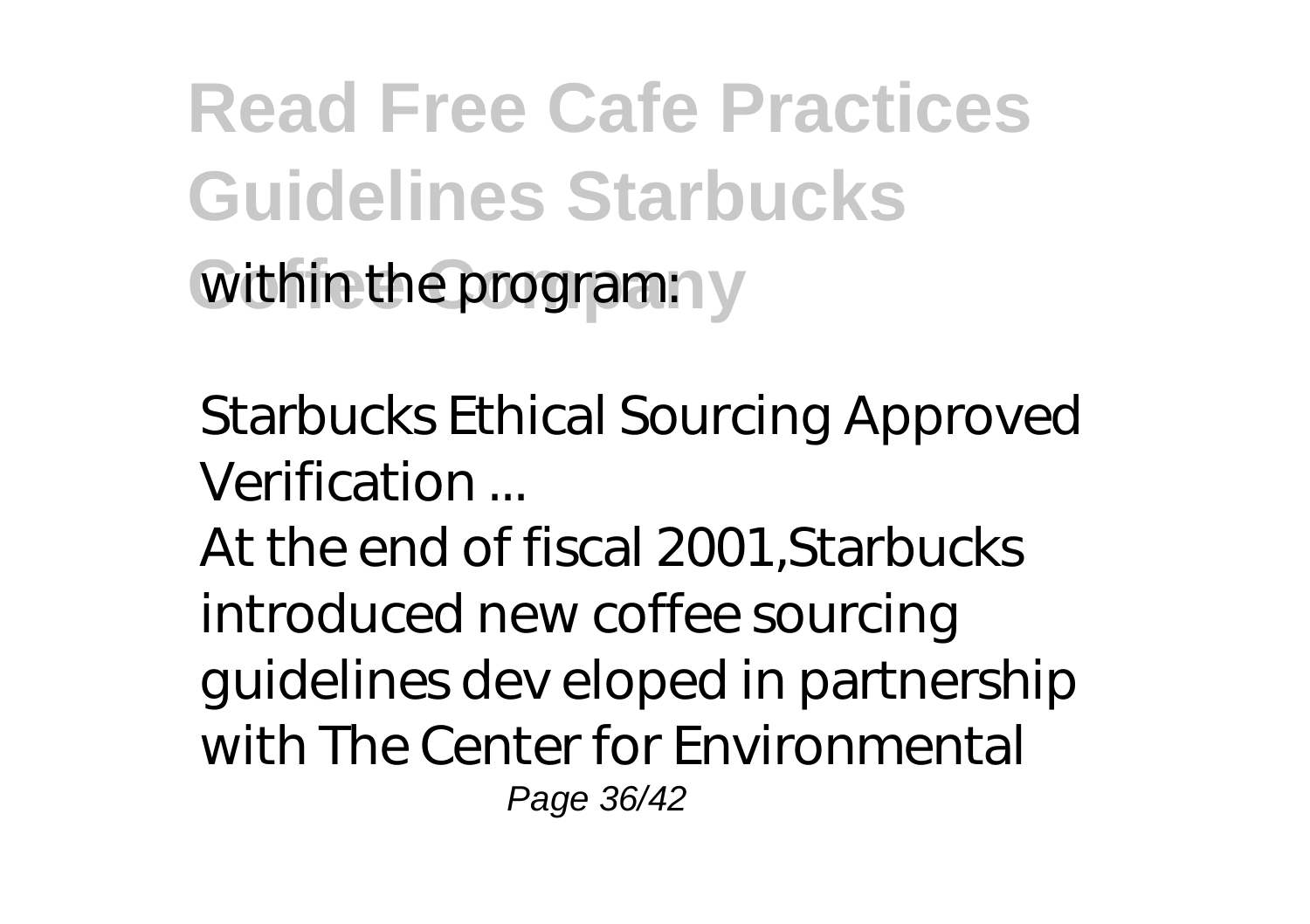Leadership in Business, a new division of Conservation International.This represents a first for the coffee industry. The guidelines involve a flexible point system coupled with financial incentives,

*RESPONSIBLE BUSINESS PRACTICES -* Page 37/42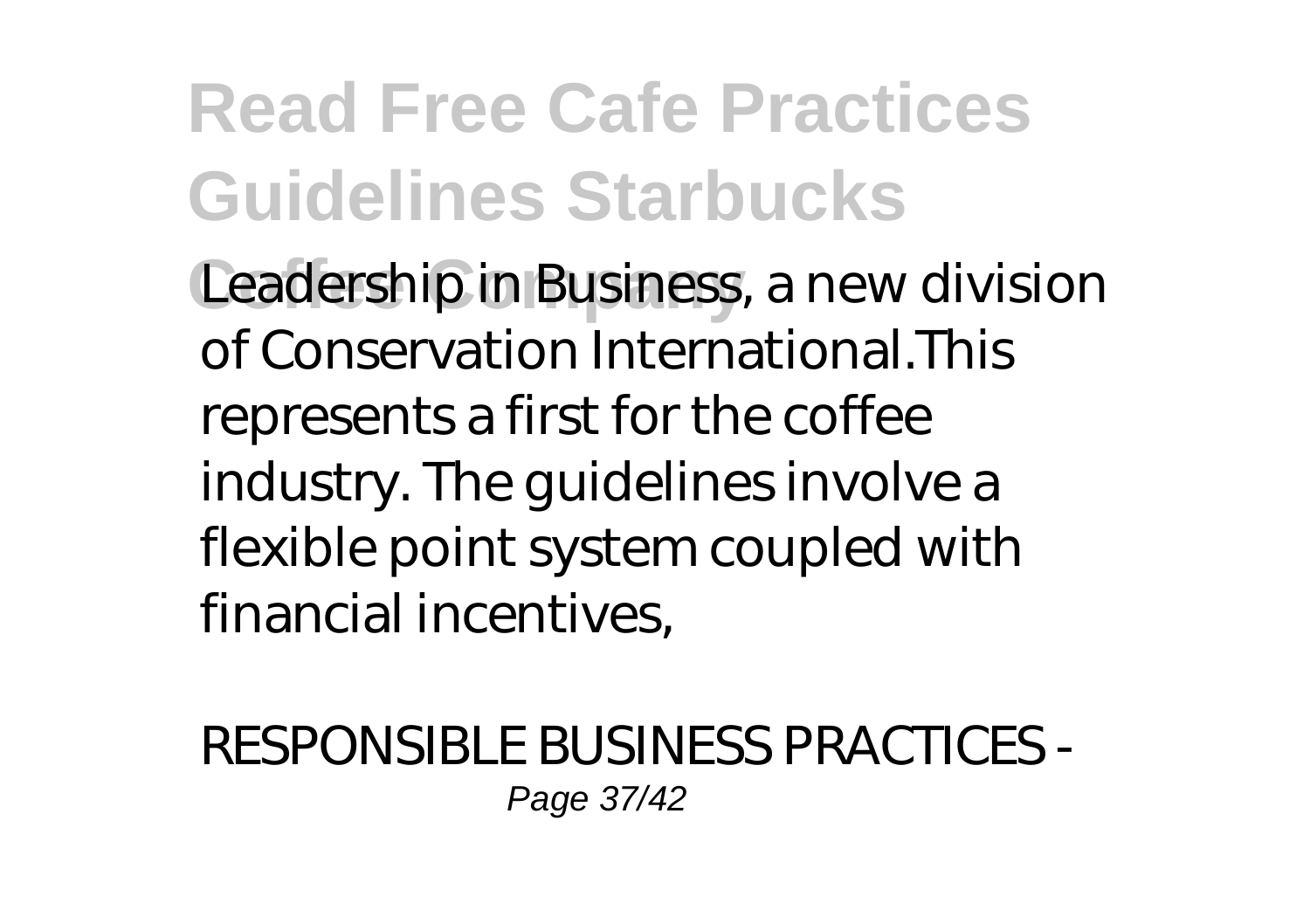**Coffee Company** *Starbucks Coffee Company* These are the sources and citations used to research Starbucks C.A.F.E. Practices Guidelines. This bibliography was generated on Cite This For Me on Sunday, June 28, 2015

*Starbucks C.A.F.E. Practices* Page 38/42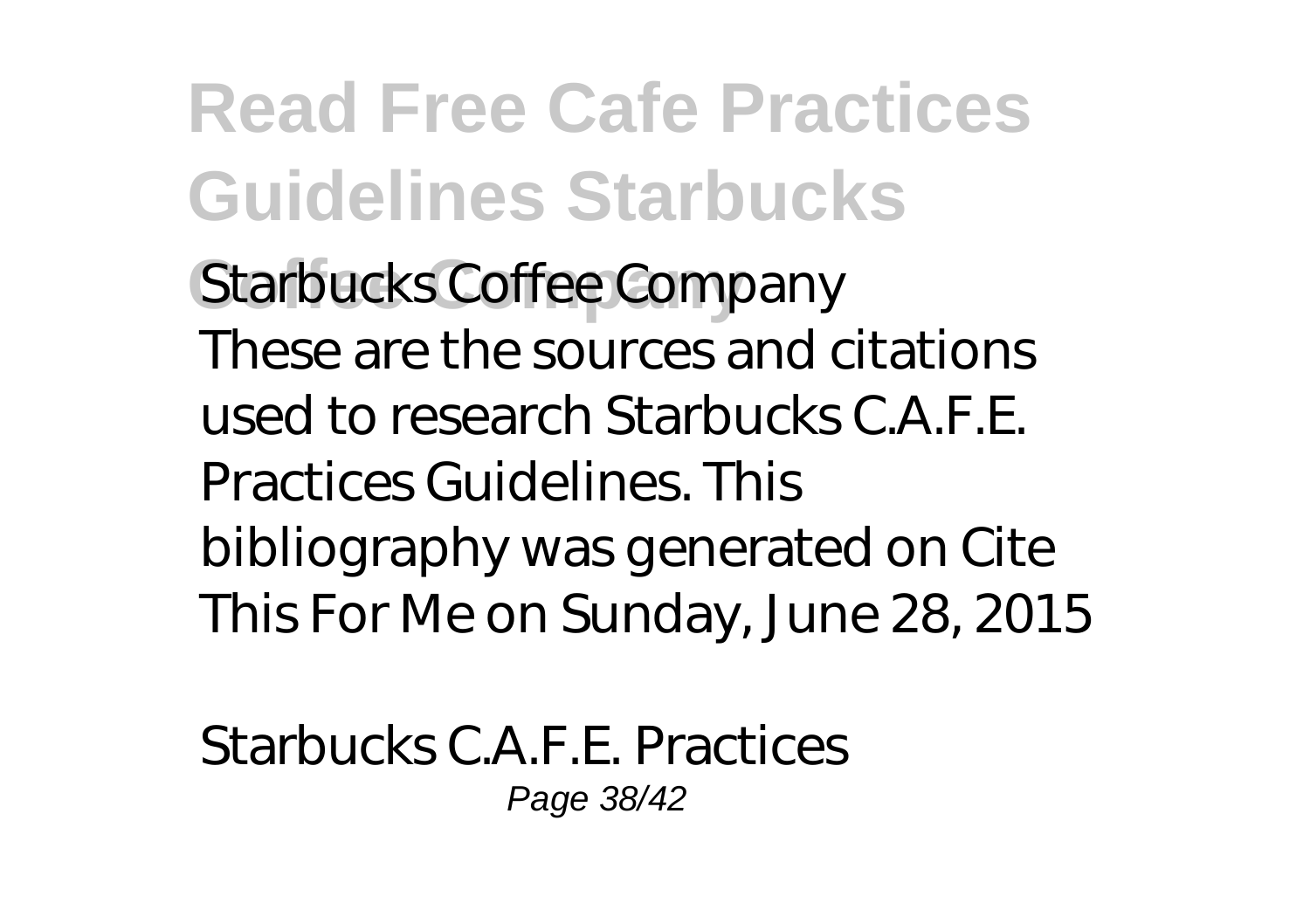**Coffee Company** *Guidelines - Economics ...*

Starbucks maintains that more than 99% of its beans are ethically sourced by insisting on a set of economic and agricultural standards it calls its Coffee and Farmer Equity (C.A.F.E.) **Practices**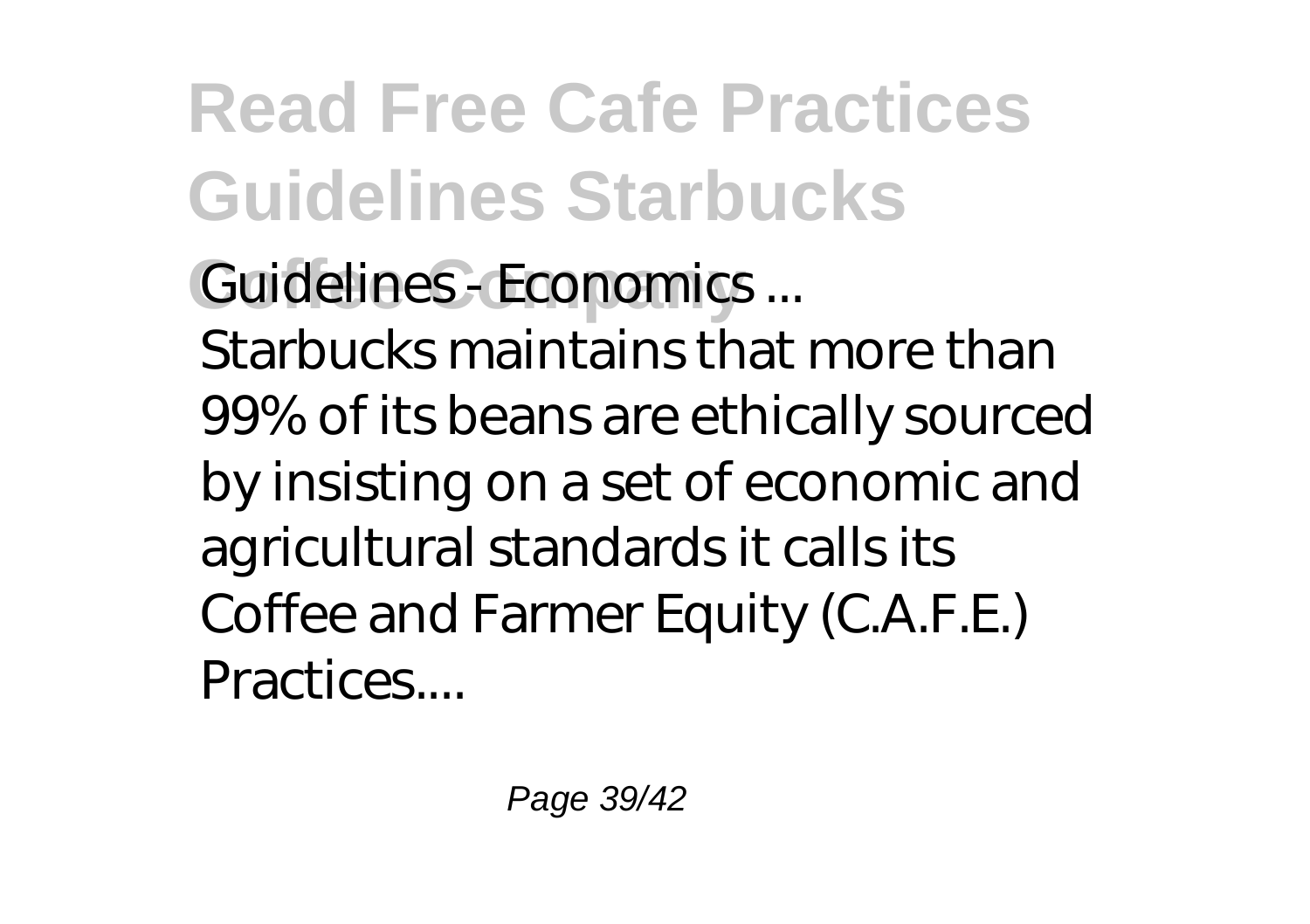**Read Free Cafe Practices Guidelines Starbucks Coffee Company** *Coffee Farmers Are In Crisis. Starbucks Wants To Help.* Conservation International

*Conservation International* The retail coffee shop market was worth £9.6 billion in 2017 according to a report by Allegra World Coffee Page 40/42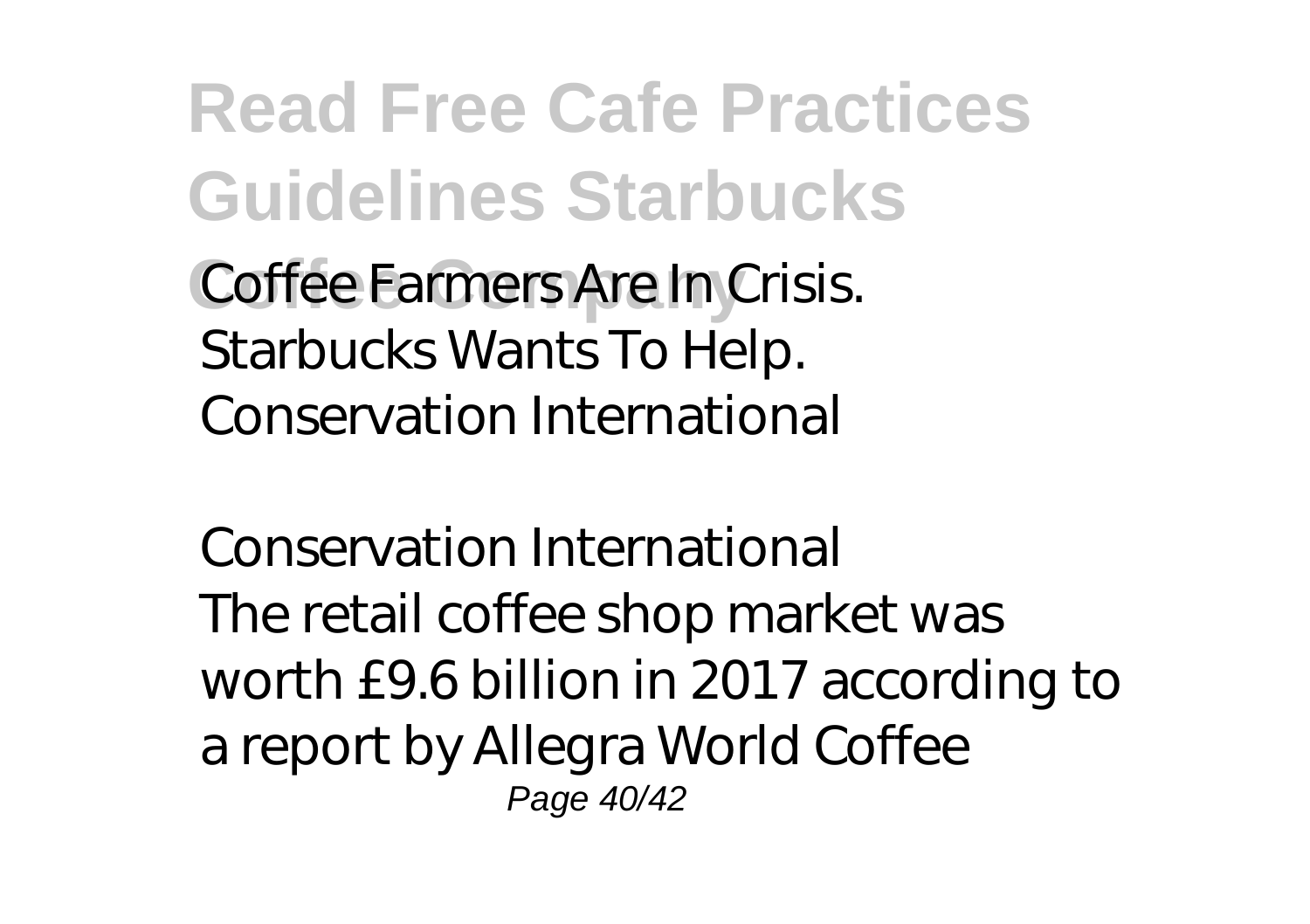Portal. Branded cafés account for an estimated £4 billion of this business, and the three main players (Starbucks, Caffè Nero and Costa Coffee) make up over half of the branded market – and that market is still growing. Predictions that demand for premium coffee would Page 41/42